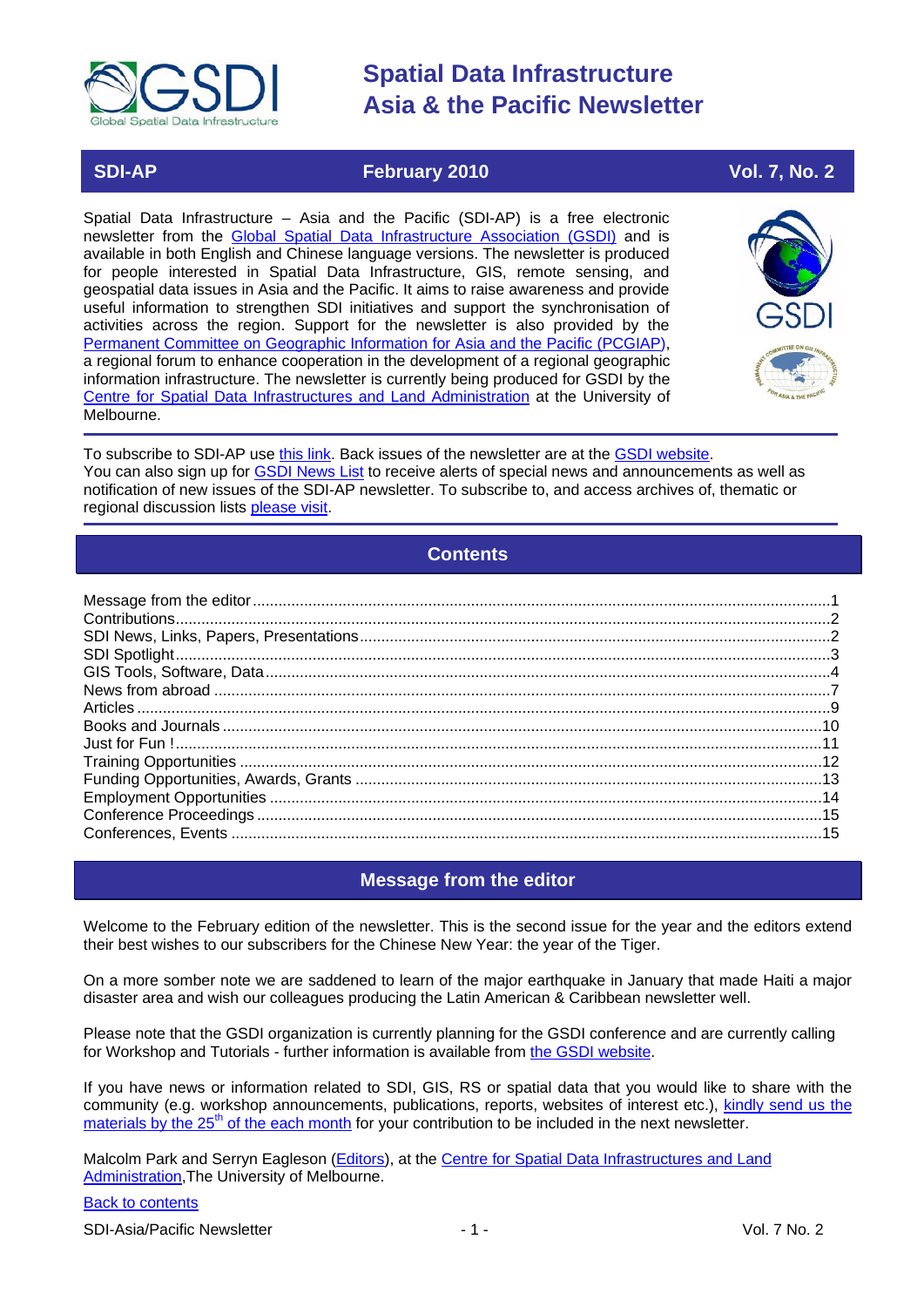

## **Contributions**

<span id="page-1-0"></span>Thank you to the following people and organisations for their contributions to this issue: Paul Box, Kate Lance, and Baek Wonkug for news feeds, Jeremy Shen & Jeremy Huang for the Chinese translation, and Shivani Lal, *GIS Development*, *Asia Surveying Mapping Magazine* for directly feeding into the newsletter.

#### <span id="page-1-1"></span>[Back to contents](#page-0-0)

#### **SDI News, Links, Papers, Presentations**

#### **[Asian governments eye gains from setting data free](http://www.futuregov.net/articles/2010/jan/13/govts-eye-gains-setting-data-free/)**

More of the huge reserves of information locked away in the basements of government buildings should be made available to the public. So say government modernisers in Hong Kong, South Korea and Australia following the news that the Mayor of London has sparked an "information revolution" in the British capital by putting data online for public consumption for the first time, free of charge. Source: [FutureGov](http://www.futuregov.net/articles/2010/jan/13/govts-eye-gains-setting-data-free/)

#### **[The Indian Geospatial Industry Report 2009](http://www.researchandmarkets.com/reports/1195527/the_indian_geospatial_industry_report_2009.htm)**

Indian geospatial industry is at an exciting stage of its development. Geospatial technology is growing, new companies are emerging and established ones are expanding. It has been such a powerful and useful tool that many disciplines ranging from infrastructure projects to wildlife management to agriculture, all have found uses for it. The geospatial market in India was valued at Rs 8,389 million in 2008-09. The market can be broadly split into four broad categories – software, hardware, data sales and services. Source: [Research and Markets](http://www.researchandmarkets.com/reports/1195527/the_indian_geospatial_industry_report_2009.htm)

#### **Intergraph has launched a new SDI Application**

Intergraph® has introduced new spatial data infrastructure (SDI) application software to ensure harmonized geospatial data exchange within the enterprise and between government, businesses and the public for improved communication, collaboration, productivity, ease of maintenance and reduced costs. Source: [Vector 1](http://vector1media.com/news/top-stories/53-corporate-news/7754-intergraph-launches-new-spatial-data-infrastructure-sdi-application)

#### **[Mapping work flows](http://geospatialtoday.com/gst/index.php?option=com_content&view=article&id=448)**

In this article Katherine Sandford, General Manager, Utilities Field Solutions group, Trimble discusses the advantages and process of moving from paper-based workflows towards GIS-based enterprise management for developing sustainable infrastructure. A process which enables streamlined workflows, enhanced operational efficiency and effective utilisation of resources.

Source: [GeospatialToday](http://geospatialtoday.com/gst/index.php?option=com_content&view=article&id=448)

#### **[Assessing capacity enhancement needs and database on possible assistance providers for 2010 round](http://www.icomp.org.my/Census2010/Census2010.htm)  [of population censuses](http://www.icomp.org.my/Census2010/Census2010.htm)**

The International Council on Management of Population Programmes (ICOMP), in a project funded by the Asia and Pacific Division, UNFPA, undertook the assignment to assess the capacity enhancement needs of 10 countries that are planning population censuses for 2010/2011. The 10 countries are Bangladesh, China, Indonesia, India, Malaysia, Mongolia, Nepal, Philippines, Sri Lanka and Thailand. Areas assessed are data processing; statistical communication and dissemination; civil registry and vital statistics; gender statistics; disability statistics; international migration; specific population; cooperation; advocacy; countries related; and census variables as benchmark for MDG indicators. Among the top 20 capacity enhancement needs identified 7 involved geospatial technologies for further information please follow this [link](http://www.icomp.org.my/Census2010/Census2010.htm) Source: Kate Lance

#### **[OGC needs users' input for next version of CityGML](http://www.opengeospatial.org/pressroom/pressreleases/1113)**

The Open Geospatial Consortium (OGC) is seeking broad input on enhancements and changes for a revision of the OGC City Geography Markup Languag[e \(CityGML\) Encoding Standard.](http://www.opengeospatial.org/standards/citygml) CityGML is an open information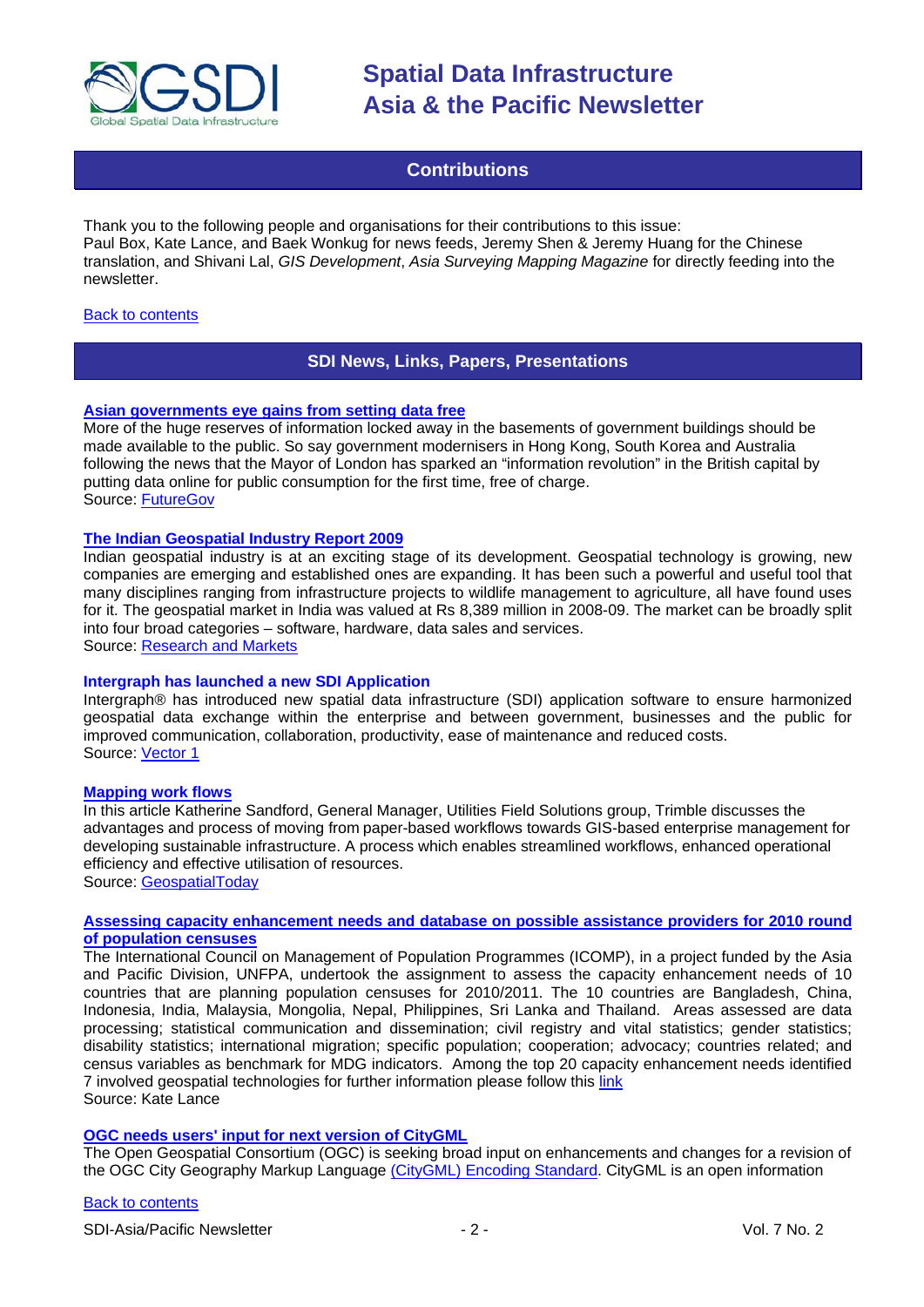

model and XML-based encoding for the representation, storage, and exchange of virtual 3D city models. CityGML is implemented as an application schema of the OGC Geography Markup Language 3 [\(GML3\)](http://www.opengeospatial.org/standards/gml)  [Encoding Standard,](http://www.opengeospatial.org/standards/gml) an international standard for spatial data exchange and encoding approved by the OGC and ISO.

Source: [GIS Development](http://www.gisdevelopment.net/news/viewn.asp?id=GIS:N_dyrwigckea&Ezine=jan1110§ion=News) & OGC Press Release

#### **[Digital Vulnerability Atlas of South Asia](http://saarc-sdmc.nic.in/tenders.asp)**

SAARC Disaster Management Centre has invited consulting firms for the development of Web GIS based Digital Vulnerability Atlas for four member countries of the SAARC, namely Afghanistan, Bhutan, Maldives and Nepal. The Atlas will cover four natural hazards of earthquake, cyclone, flood and landslide and different physical, social and economic vulnerabilities.

Source: [GIS Development \(January 4\)](http://www.gisdevelopment.net/ezine/weekly/jan0410.htm)

#### **US NSDI Collection**

The Geodata Policy Blog has started a great list of links to articles, reports and editorials on the discussion around the building of National Spatial Data Infrastructure, with a focus on its governance and coordination, in the United States. The list includes National Geospatial Advisory Council Reports, 2009 Proposals for a "National GIS", Congressional Hearing Archives, Related Commentary, and related documents. Source: [geodatapolicy.wordpress.com](http://geodatapolicy.wordpress.com/) & Wonkug Baek

#### **[Haiti Spatial Data Infrastructure \(Haiti SDI\) Contribution](http://carboncloud.blogspot.com/)**

**CubeWerx and The Carbon Project Contribute a Virtual Spatial Data Infrastructure (SDI) for Haiti Dateline: January 22:** volunteers from CubeWerx and The Carbon Project announced that free mapping data coordinated from OpenStreetMap (OSM), the United Nations and other sources have been presented in an open information network for the nation of Haiti. Much of the development of their freely-available software has been supported through FGDC Cooperative Agreements Program awards in prior years.

The Haiti Virtual Spatial Data Infrastructure (Haiti SDI) is a public set of Web Services and data that may be updated by anyone and used in Google Earth, OpenStreetMap, the Gaia SDI Platform and other applications to support relief and rebuilding. The link above is to their press release.

Please contact [jharrison@thecarbonproject.com>](mailto:jharrison@thecarbonproject.com) for more information.

#### **PSMA — [Delivering Spatial Data Across Australia](http://www.vector1media.com/vectorone/?p=4588)**

PMSA was formed by the Australian government with a goal to coordinate the delivery of spatial data across the three levels of government within the country. You can read the report *['LYNX: PSMA Australia's information](http://www.psma.com.au/aboutpsma/documents/DanPaull-GSDI11Paper.pdf)  [infrastructure facilitating collaboration and delivering capability across the governments of Australia](http://www.psma.com.au/aboutpsma/documents/DanPaull-GSDI11Paper.pdf)*[' b](http://www.psma.com.au/aboutpsma/documents/DanPaull-GSDI11Paper.pdf)y Dan Paull.

Source: Vector 1

<span id="page-2-0"></span>**[Back to contents](#page-0-0)** 

**SDI Spotlight** 

**The editors are actively soliciting contributions to the monthly "SDI Spotlight" feature for the March and subsequent issues.**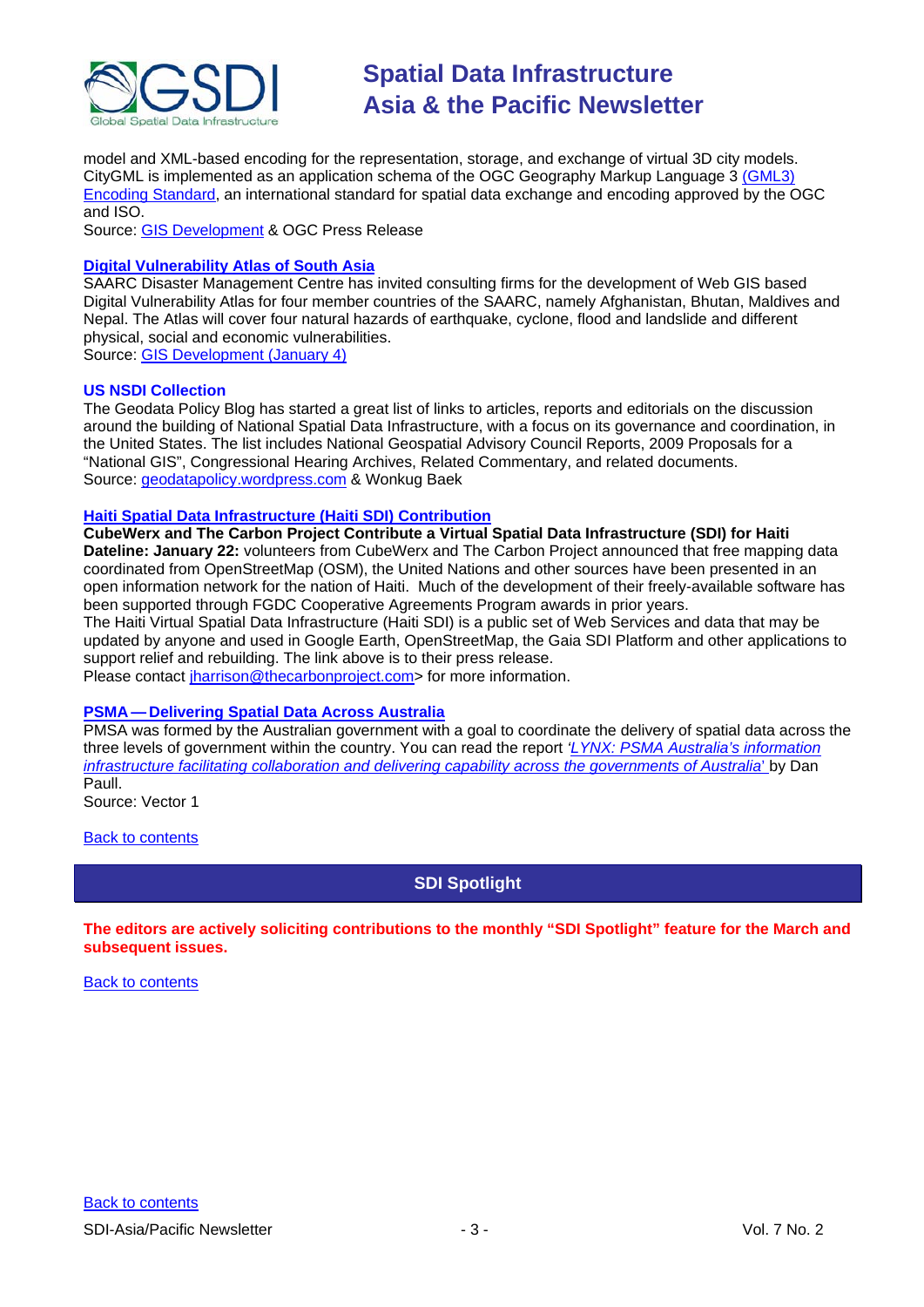

### **GIS Tools, Software, Data**

#### <span id="page-3-0"></span>**[IntelligentGIS](http://protege.cim3.net/cgi-bin/wiki.pl?IntelligentGIS)**

Intelligent Geo-Information System (IGIS) is intended for studying complex spatial processes by simulation and modeling. Along with traditional GIS technologies it incorporates different artificial intelligence techniques for knowledge representation and processing. This project is aimed at research prototyping and based on the open source products; like, Protégé that is used here for knowledge representation, with the tab plig-ins [OpenMapTab](http://www.oogis.ru/en/projects/OpenMapTab/openmap_tab.htm) and [JBRSTab](http://oogis.ru/content/view/129/123/lang,en/) those have been put in a public domain under the same license as Protégé and can be freely used by other projects.



Source: V1 Newsletter

### **[Microsoft Partner Appoints First Reseller in China](http://www.wirelessdevnet.com/news/2010/jan/29/news3.html)**

Graz, Austria - Imagemaps Pte. Ltd., Vexcel Imaging's sales representative responsible for the People's Republic of China, Taiwan, Australia, New Zealand and ASEAN, has appointed **Beijing Siwei Spatial Data Technology Co., Ltd** as its first reseller for Ultracam photogrammetric products in the Chinese market. Beijing Siwei is a subsidiary of the Chinese Academy of Surveying and Mapping under the State Bureau of Surveying and Mapping. Given the company's many major aerial and mapping projects for the Chinese government and relationships with major aerial survey companies in China, Imagemaps identified Beijing Siwei as an ideal partner for the Imagemaps territory.

Source: [Wireless Developer Network](http://www.wirelessdevnet.com/news/2010/jan/29/news3.html)

#### **[GeoTools 2.6.1 Released](http://geotoolsnews.blogspot.com/2010/01/geotools-261-released.html)**

This release contains a host of improvements and bug fixes. In particular the JMapPane has received a lively round of testing and feedback, MySql is back among the supported data stores in its JDBC-NG implementation along with MS SQL Server and SpatiaLite.

Source: [Planet OS Geo](http://planet.osgeo.org/)

#### **Indonesia - [Tsunami Early Warning System](http://asmmag.com/features/indonesia-tsunami-early-warning-system-progressing-) Progressing**

Indonesia began setting up an early warning system in 2005, a year after a 9.2 Richter scale earthquake off Sumatra triggered a tsunami which left over 230,000 dead, 1.8 million displaced and 470,000 homes and buildings destroyed in 13 countries.

It collects data from seismometers, tide gauges, and GPS tracking units mounted on buoys to detect subtle changes in water pressure which could indicate an incoming tsunami, as well as ocean bottom satellite-linked sensors, allowing it theoretically to issue a tsunami warning at a regional level five minutes after an earthquake. Under the system, a tsunami warning will be issued for any undersea earthquake with a Richter scale magnitude of 7.0 or higher and a depth of less than 70km. Source: Asian Surveying & Mapping

#### **[Graphic proof of a fire-prone vulnerable WA \(AUSTRALIA\)](http://asmmag.com/news/satellite-imagery-shows-fire-prone-vulnerable-wa-)**

### **SATELLITE images reveal that most of southern WA is like a tinderbox.**

The exclusive pictures coincide with warnings from fire chiefs that the state could expect another disaster such as Toodyay before April - with blistering temperatures forecast. As inspectors from the Office of Energy Safety arrived in Toodyay yesterday to begin their forensic analysis of the \$100 million fire that destroyed 38 homes, Emergency Services Minister Rob Johnson said there was a frightening amount of fuel left across WA because of heavy winter rains, which could spark deadly fires. These satellite images show for the first time how the increased winter rainfall led to a high level of green vegetation across southern WA in September. But by December that vegetation had dried up, leaving a tinderbox environment for much of the state.



The satellite composite images (right) illustrate the vegetation cover over the South-West of Western Australia for 2009. The top image was taken August 2-8, the second image October 14-28 and the third image December 23-30. Picture: **Satellite Remote Sensing** 

### **Services, Landgate**

Source: Asian Surveying & Mapping

#### [Back to contents](#page-0-0)

SDI-Asia/Pacific Newsletter  $\overline{a}$  - 4 -  $\overline{a}$  - Vol. 7 No. 2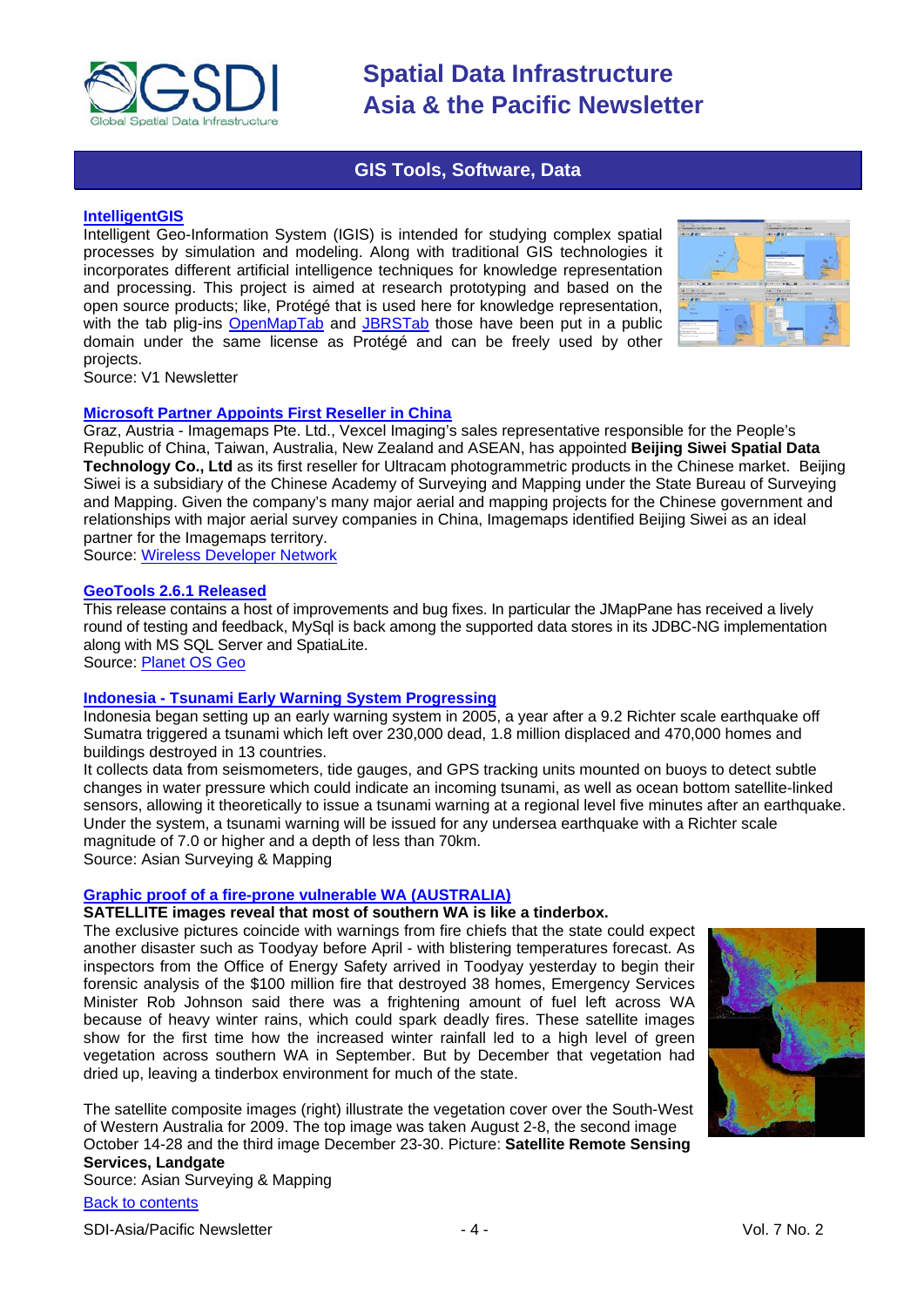

#### **[Researchers Map Genetic Diversity in Asia](http://www.genomeweb.com/arrays/hugo-pan-asian-snp-consortium-maps-genetic-diversity-asia)**

The Human Genome Organization's Pan-Asian SNP Consortium conducted research to determine the origin and ancestry of more than 70 Asian populations. Source: [Asian Surveying & Mapping](http://asmmag.com/news/researchers-map-genetic-diversity-in-asia) & GenomeWeb Daily News

#### **[Nordpil offers free GIS database](http://nordpil.com/go/news/resources-world-database-of-urban-areas-1950-2050/)**

Nordpil is sharing data, prepared for a project earlier in 2009. This database represents the historic, current and future estimates and projections with number of inhabitants for the world's largest urban areas from 1950-2050. The data is available as spreadsheet/table, maps, for Google Earth, in an animation video and for GIS data download. The data has been retrieved from the UN Population Division publication and web service World Urbanization Prospects, 2007 revision and georeferenced using a variety of sources.

A map of the data for the year 2005 has been published in the portfolio section, presenting the situation with cities with inhabitants more than 750 000. The map displays the population statistics as circles on a world map. The database is available for unrestricted download, under the Creative Commons 2.5 attribution license. This gives you the right to reuse and modify the data, as long as Nordpil and the UN Population Division are properly credited.

Source: Nordpil News & [GIS Development](http://www.gisdevelopment.net/news/viewn.asp?id=GIS:N_vxikyrjhdg&Ezine=jan1110§ion=News)

### **[Philippines keen to develop geohazard maps within the year](http://www.bworldonline.com/main/content.php?id=3996)**

The geohazard mapping and assessment programme, which is handled by the Mines bureau, involves the identification of areas susceptible to landslides, floods, coastal erosion and other ground instabilities. The 1:50,000 scale geohazard maps will be completed this year. As of end-December, the Mines bureau had mapped and assessed 89.6% or 1,451 out of the targeted 1,618 municipalities. Source: Business World Online & [GIS Development](http://www.gisdevelopment.net/news/viewn.asp?id=GIS:N_jiurcezwpt&Ezine=jan1110§ion=News)

#### **[AUSTRALIA: GPS tool to warn speeding drivers](http://www.theage.com.au/national/gps-tool-to-warn-speeding-drivers-20100113-m6zg.html)**

DRIVERS who install a global positioning system in their cars will soon be able to see what the speed limit is on every road they travel, thanks to a \$2.3 million information project.

From the end of this month, speed limits will be listed for every road in the state on new or updated GPS units, thanks to the Transport Accident Commission.

The only other places to have introduced similar technology for drivers are London and Sweden, Roads Minister Tim Pallas said yesterday.

Source: the Melbourne *Age* (January 14)

**[Thematic Mapping blogger's](http://blog.thematicmapping.org/)** holiday project, apart from skiing, was to play with the new **[Natural Earth](http://www.naturalearthdata.com/)  [dataset](http://www.naturalearthdata.com/)**. This is a public domain map dataset available at three scales, 1:110m, 1:50m and 1:10m. By combing raster and vector data you can make a variety of visually pleasing maps. You can use his **[Natural Earth](http://earthatlas.info/naturalearth)  [Browser](http://earthatlas.info/naturalearth)** to study the great linework of Natural Earth.

#### **[Centre set to undertake coastline mapping](http://www.kalingatimes.com/odisha_news/news2010/20100116_Centre_set_to_undertake_coastline_mapping.htm)**

Survey of entire coastline of India would be made to demarcate the volatile line along the coast to prevent loss of life and property during natural disasters besides to take measures to preserve and protect the coast Source: Kalinga Times & [Asian Surveying & Mapping](http://asmmag.com/news/india-begins-outreach-regarding-the-survey-of-the-country-s-coastline)

#### **[China launches third orbiter for indigenous global satellite navigation system](http://news.xinhuanet.com/english/2010-01/17/content_12822615.htm)**

China took one step forward in its ambition to build an independent global navigation network capable of rivaling foreign congeneric systems with the successful launch of a new orbiter into space early Sunday morning. Source: China News & [Asian Surveying & Mapping](http://asmmag.com/news/china-launches-orbiter-for-navigation-system)

#### **[Collection of house tax spirals, courtesy satellite mapping](http://www.expressindia.com/latest-news/collection-of-house-tax-spirals-courtesy-satellite-mapping/567684/)**

Satellite mapping of municipal areas using GIS has resulted in a major increase in the revenue of several Indian municipal corporations

Source: Express India & [Asian Surveying & Mapping](http://asmmag.com/news/tax-collections-rise-with-satellite-mapping)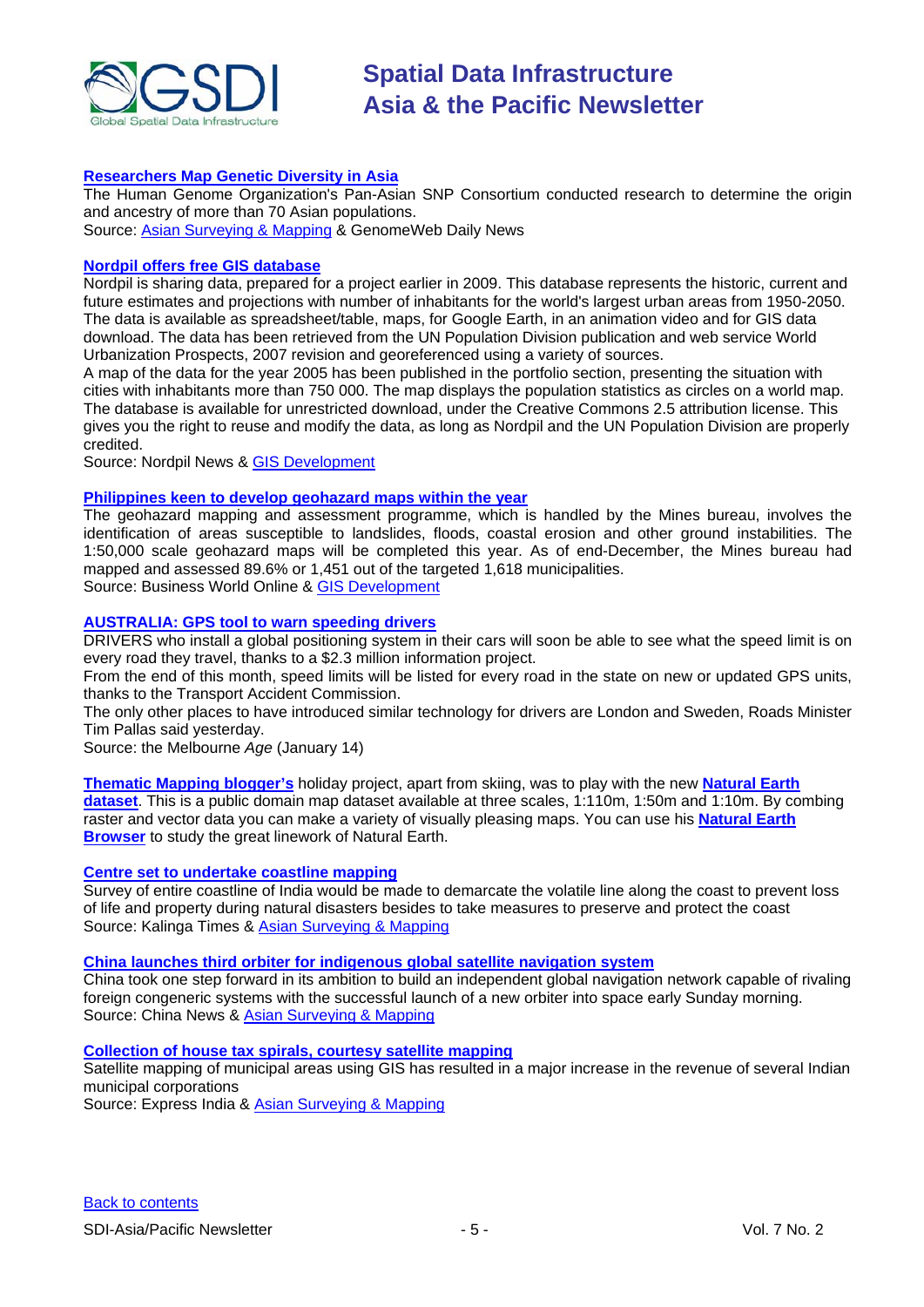

### **[Rare 1602 World Map, the First Map in Chinese to Show the Americas, on Display at Library of](http://www.loc.gov/today/pr/2010/10-002.html)**

#### **[Congress, Jan. 12 to April 10](http://www.loc.gov/today/pr/2010/10-002.html)**

A rare, 400-year-old map that displays China at the center of the world will be on exhibit at the Library of Congress from **Jan. 12 to April 10**, before it heads to its intended home at the James Ford Bell Library at the University of Minnesota.

Source: Library of Congress press release & [Ethiopian Review](http://www.ethiopianreview.com/news/11951) & [Asian](http://asmmag.com/news/ancient-map-china-at-centre)  [Surveying & Mapping](http://asmmag.com/news/ancient-map-china-at-centre)



#### **Malaysian Razaksat Satellite Imagery**

The Razaaksat satellite was launched on 14 July by a SpaceX Falcon rocket from a US military base in the Marshall Islands. First images from the on board sensor were received on 20 July by Astronautic Technology SB, the prime contractor for the spacecraft.

Razaksat is an unusual remote sensing satellite because it is equatorial orbit. While this limits the amount of the Earth's surface it can cover, it maximises the chance that it will obtain images of the notoriously cloudy equatorial regions. It has a 90 minute revisit time over Kuala Lumpur, for example. Source: [Asian Surveying & Mapping](http://asmmag.com/features/razaksat-imagery)

#### **Network extension for gvSIG 1.9 available**

A stable network extension is now available for gvSIG 1.9. This extension adds a group of new features and improves the existing ones in previous versions.

The extension is available at the Extensions section of the [gvSIG website.](http://www.gvsig.gva.es/eng/gvsig-desktop/desk-extensiones/network-extension/downloads/)

Source: avSIG

### **ALSO**

A new build of the 3D extension for gvSIG has been released, and it's [available.](https://gvsig.org/web/projects/gvsig-desktop/devel) This build works on gvSIG 1.9 stable (build 1253), that is [available.](https://gvsig.org/web/projects/gvsig-desktop/devel/gvsig)

gvSIG 3D team encourages everyone to test this version. To keep improving the framework comments and suggestions can be sent to the [international list.](http://www.gvsig.org/web/community/mailing-lists/directory-en/)

#### **ArcGIS 10 release**

The ArcGIS 9.4 release was renamed ArcGIS 10 in January. The ESRI President, Jack Dangermond, explain why in a [podcast](http://www.esri.com/news/podcasts/audio/speaker/dangermond_arcgis10.mp3) [MP3]. ArcGIS 10 is a major release of all aspects of ArcGIS. More information on the upcoming release is available on ESRI's ["What's Coming in ArcGIS 10](http://www.esri.com/software/arcgis/whats-new/whats-coming.html)″ page. The ArcGIS 10 beta release is now available. ArcGIS 10 is expected to be available in the second quarter of 2010. Source: [ESRI.com](http://www.esri.com/index.html)

#### **[ADPC completes Regional Multi-Hazard Early Warning System](http://www.adpc.net/v2007/announcement/2010/RIMES/RIMES.asp)**

In accordance with the 2005 Phuket Declaration, the Asian Disaster Preparedness Center (ADPC) was requested by the Royal Thai Government and countries in the Indian Ocean region to assist in setting up a regional early warning system for tsunami and earthquake hazards, which would eventually be sustained by member countries. After 4 years of hard work, ADPC has now successfully completed this mission and the system is starting to provide much needed early warning and other hydro-meteorological forecasts to 26 countries in the region. As stipulated in the Declaration, ADPC is now ready to hand over the unit to the Regional Integrated Multi-hazard Early Warning System for Africa and Asia (RIMES). RIMES will assume responsibility of sustaining the system in a few months time (in early 2010). ADPC takes great pride in having overcome numerous challenges to setup this system and will continue to play an important role in assisting RIMES in delivering the critical services to the 26 countries in the region. To maintain the technical capabilities of RIMES, ADPC is therefore ready to release 6 of its staff currently attached to RIMES. With 105 staff and over 83 on-going projects at ADPC, ADPC continues to strive towards the goal of safer communities and sustainable development through disaster risk reduction in the Asia region.

See also: **[Regional Integrated Multi-Hazard Early Warning System for Africa and Asia](http://www.unescap.org/pmd/tsunami/documents/isdr-escap-mtg/11%20Mr%20Abdul%20Muhsin%20Ramiz%20-%20RIMES.ppt)**

"RIMES total annual recurring cost: USD 2.5 million (for tsunami and all other hazards). This compares very favourably with the USD 48 million annual recurring costs by individual countries maintaining separate systems for tsunami alone." Member States are to meet partial costs of RIMES from July 2010 – June 2011 and fully meet all costs from July 2011 and beyond.

& Regional Integrated Multi‐[Hazard Early Warning System \(RIMES\)](http://ioc-unesco.org/components/com_oe/oe.php?task=download&id=6433&version=1.0&lang=1&format=1)

& [Establishing a Regional Integrated Multi-Hazard Early Warning System for the Indian Ocean and Southeast](http://ioc-unesco.org/components/com_oe/oe.php?task=download&id=7501&version=1.0&lang=1&format=1)  [Asia](http://ioc-unesco.org/components/com_oe/oe.php?task=download&id=7501&version=1.0&lang=1&format=1)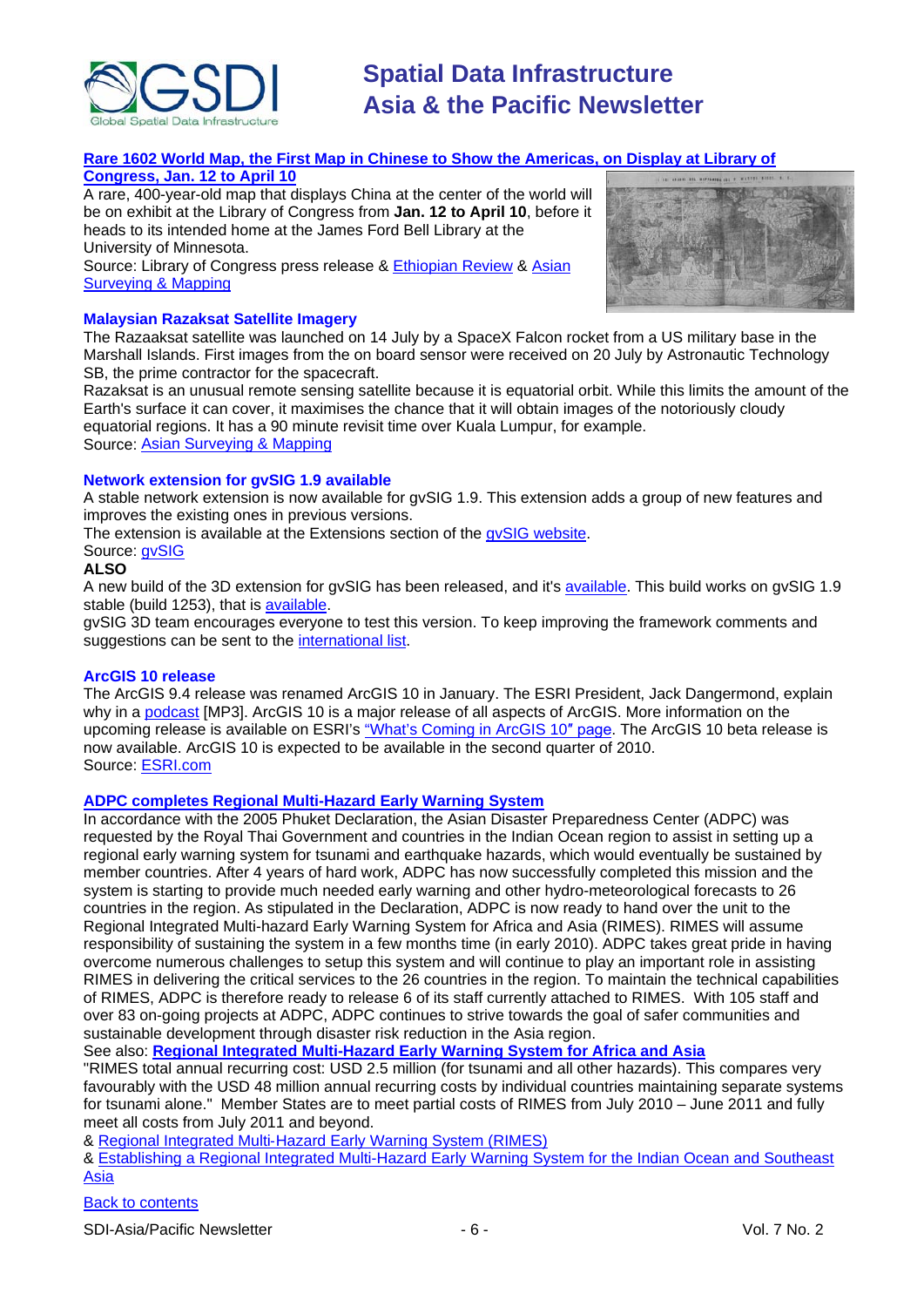

#### **Free Data Viewers**

There are free data viewers for a variety of GIS formats. These viewers allow us to display geographic data as well as perform some basic GIS functions. The free data viewers are as follows: [ArcExplorer](http://www.esri.com/software/explorer/index.html) is a lighter version of ArcView offered by ESRI. [ArcReader](http://www.esri.com/software/arcgis/arcreader/index.html) is a easy-to-use mapping application that allows users to view, explore, and print maps. [Christine GIS](http://www.christine-gis.com/en/index.htm) is a GIS software allows users viewing and spatial querying vector and raster data, creating and editing tabular data. [GeoGenesis© LE](http://geogenesis.net/geogenesisle.htm) allows users to quickly view single or multi-band satellite and aerial imagery. [Geomatica Freeviewer](http://www.pcigeomatics.com/index.php?option=com_content&view=article&id=91&Itemid=12) is a standalone dataviewer that allows browsing of a variety of vector and raster based data including satellite imagery. [Geospatial Explorer](http://www.cyze.com/download/) was especially created for environmental scientists, geologists and engineers. [Natural Resources Database](http://www.nrdb.co.uk/) is a GIS-based tool for developing and distributing environmental databases. [ShapeViewer](http://www.qarah.com/shapeviewer/) is what you can use to view ESRI Shapefiles. [TatukGIS](http://www.tatukgis.com/products/viewer/viewer.aspx) opens most GIS/CAD vector, raster image, and grid file types most ArcView, ArcExplorer, and MapInfo projects.

[TNTAtlas](http://www.microimages.com/products/tntatlas/index.htm) is a Geodata viewing tool for Mac OS X and Windows. Source: [GisLounge](http://gislounge.com/free-data-viewers/) & Wonkug Baek

#### **[USGS funding a student to develop Twitter Earthquake](http://recovery.doi.gov/press/us-geological-survey-twitter-earthquake-detector-ted/) Detector**

The U.S. Geological Survey (USGS) is using funds from the American Recovery and Reinvestment Act to support a student who's investigating social Internet technologies as a way to quickly gather information about recent earthquakes. In this exploratory effort, the USGS is developing a system Twitter Earthquake Detector (TED) that gathers real-time, earthquake-related messages from the social networking site Twitter and applies place, time and key word filtering to gather geo-located accounts of shaking. Source: [GIS News](http://www.gisdevelopment.net/news/viewn.asp?id=GIS:N_qysrdoeixj&Ezine=jan1810§ion%20=News) & USGS

#### **[Pakistani NGOs to use GIS for saving turtle habitat](http://www.dailytimes.com.pk/default.asp?page=2010\01\11\story_11-1-2010_pg12_3)**

Karachi-based non-governmental organisation Shehri-CBE (Citizens for a Better Environment) would conduct GIS mapping of Karachi's beaches as well as carry out a GIS-based analysis of the turtle habitat, in collaboration with the Indus for All Programme-WWF (World Wide Fund for Nature) Pakistan. Source: [Pakistan Daily Times](http://www.dailytimes.com.pk/) & [GIS Development](http://www.gisdevelopment.net/news/viewn.asp?id=GIS:N_hgzmrbafki&Ezine=jan1810§ion=News)

#### <span id="page-6-0"></span>[Back to contents](#page-0-0)

#### **News from abroad**

*"This section has been included to highlight some of the developments happening outside the region which demonstrate SDI in action.*

#### **[FEMA's flood maps put additional burden on house owners](http://www.latimes.com/news/local/la-me-flood-maps4-2010jan04,0,6016681.story)**

Tens of thousands of homeowners in Southern California are being forced to buy costly flood insurance because new maps issued by FEMA (Federal Emergency Management Agency) say that they live in a high-risk flood area. Premiums range from \$500 to more than \$1,700 a year. Source: LA Times (January 4) & [GIS Development](http://www.gisdevelopment.net/news/viewn.asp?id=GIS:N_ztxieqmhsl&Ezine=jan1110§ion=News)

#### **[United Kingdom OS maps changes in Cumbria after the November's flooding](http://www.ordnancesurvey.co.uk/oswebsite/media/news/2010/jan/cumbria.html)**

Ordnance Survey (OS) has announced that its mapping can be relied on by surveying critical infrastructure changes to roads and bridges in Cumbria (North West of England) following November's flooding. Surveyors from Ordnance Survey have been in Workington, Cumbria, recently to start the task of mapping the changes after November's floods.

Source: UK Ordnance Survey & [GIS Development](http://www.gisdevelopment.net/news/viewn.asp?id=GIS:N_nocxugsfdi&Ezine=jan1110§ion=News)

#### **[Protest against federal govt's stand on navigation system](http://www.mpbn.net/Home/tabid/36/ctl/ViewItem/mid/3483/ItemId/10491/Default.aspx)**

The federal government's decision to shut down the LORAN (Long Range Aid to Navigation) system used by fishermen and mariners in Maine is drawing protests from state officials and members of Maine's Congressional delegation. The decision was published in the Federal Register, according to the *Portland Press Herald*. The U.S. Coast Guard and the Department of Homeland Security said, "The 53-year-old navigation system is no longer needed because of the availability of the satellite-based GPS." According to the Herald report, the LORAN signals are scheduled to be turned off in early February.

[LORAN was developed during World War II. It uses radio signals beamed from land-based towers to help

#### [Back to contents](#page-0-0)

SDI-Asia/Pacific Newsletter  $\overline{7}$  - 7 -  $\overline{7}$  -  $\overline{7}$  -  $\overline{9}$  Vol. 7 No. 2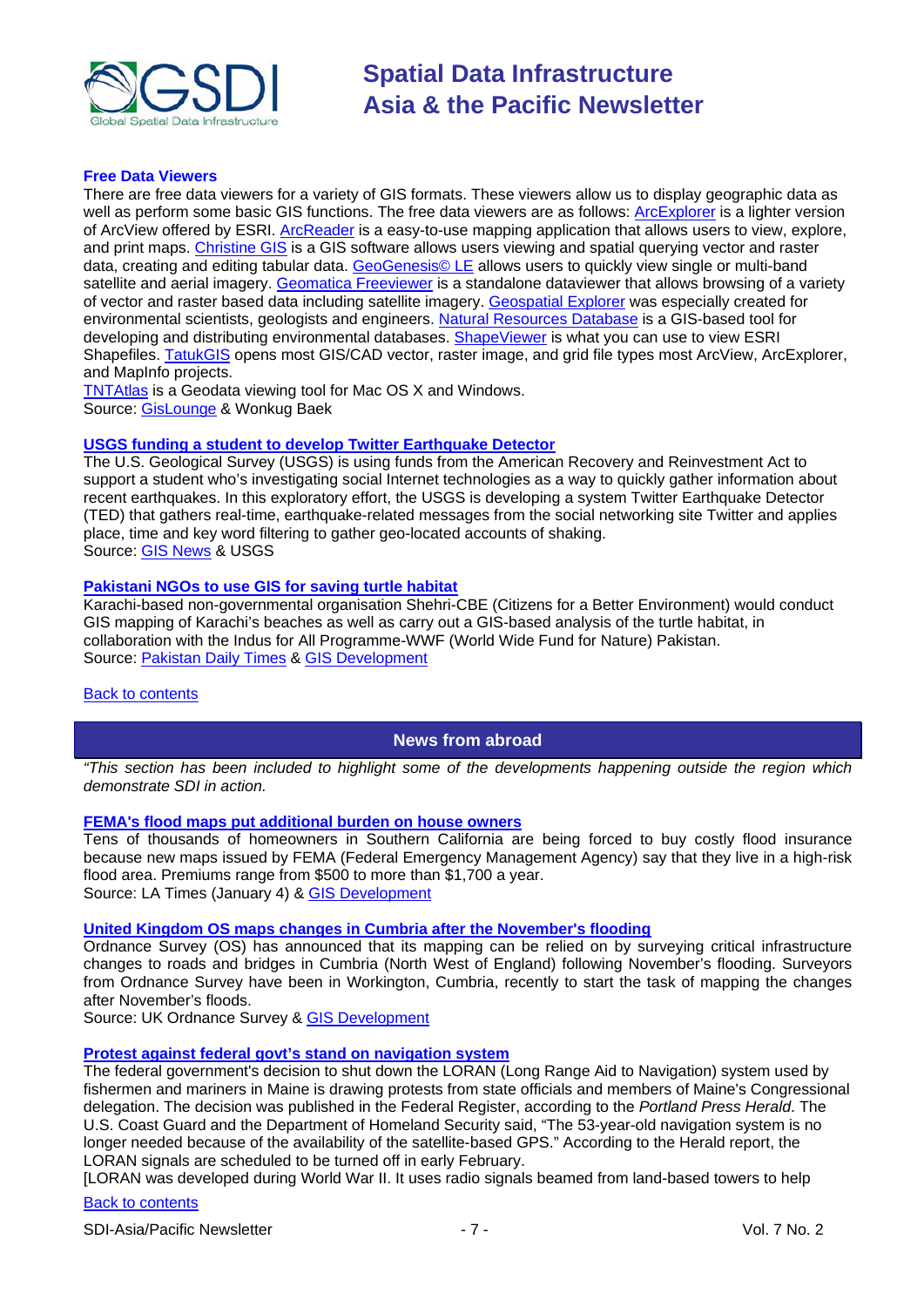

mariners determine their positions, while GPS uses satellite technology. State officials say while many fishermen have switched to GPS, some still use the LORAN system or a combination of both.] Source: Maine Public Broadcasting [& GIS Development](http://www.gisdevelopment.net/news/viewn.asp?id=GIS:N_jfnrpoqchy&Ezine=jan1110§ion=News)

#### **[Africa: Satellite imagery helps in containing malaria transmission](http://allafrica.com/stories/200911300784.html)**

Satellite imaging is being used to locate potential mosquito breeding sites in southern Zambia, in a bid to reduce malaria transmission in the area. Researchers use the data, containing information such as soil moisture and water drainage patterns, to identify areas where the mosquitoes live and breed. Source: [GIS Development](http://www.gisdevelopment.net/news/viewn.asp?id=GIS:N_xoejmflart&Ezine=dec2809§ion=News) & AllAfrica.com

#### **[Russia Activates 1 of 3 New Glonass Navigation](http://en.rian.ru/russia/20100112/157517769.html) satellites**

One of three newly orbited satellites in Russia's Glonass space satellite navigation grouping has entered service, the federal space agency Roscosmos said on Tuesday. Glonass - the Global Navigation Satellite System - is the Russian equivalent of the U.S. Global Positioning System, or GPS, and is designed for both military and civilian use. Both systems allow users to determine their positions to within a few meters. Source: RiaNovosti News & [Asian Surveying & Mapping](http://asmmag.com/news/russia-activates-1-of-3-new-glonass-navigation-satellites-)

#### **[US "Integrated Map"](http://mdimap.com/imap/)**

Last December, U.S. Maryland Governor Martin O'Malley signed an Executive Order entitled "One Maryland - One Map; Maryland Integrated Map (MD iMap)" [\(PDF\)](http://doit.maryland.gov/policies/Documents/policyplanning/FY2011StateITMP.pdf) that establishes an organizational structure to guide and coordinate inter-agency and intergovernmental efforts to share geospatial data and tools in Maryland. The order identifies and defines the role of an Executive Committee, including the Secretaries of all the state's cabinet agencies, and formally identifies and defines the role of the State Geographic Information Officer (GIO) as well as that of the Technical Committee.

Source: Wonkug Baek

#### **[OGC and iEMSs to Cooperate on Standards for Environmental Modeling](http://www.opengeospatial.org/pressroom/pressreleases/1124)**

The Open Geospatial Consortium, Inc. (OGC) and the International Environmental Modeling & Software Society (iEMSs) Secretariat have signed a Memorandum of Understanding (MOU) to collaborate in standards development, education and outreach to enable and promote the use of interoperable Web based geospatial technologies in environmental modeling and software tools. The [iEMSs](http://www.iemss.org/) is a not-for-profit organization uniting people and organizations dealing with environmental modeling, software and related topics. The [OGC®](http://www.opengeospatial.org/) is an international consortium of more than 380 companies, government agencies, research organizations, and universities participating in a consensus process to develop publicly available geospatial standards. Source : the Open Geospatial Consortium press release

#### **Haiti Earthquake Imagery – before & after**

- Google has [announced](http://google-latlong.blogspot.com/2010/01/haiti-imagery-layer-now-available.html) that post-earthquake imagery is available to download as a KML file. The new imagery was taken at around 10:27am EST on January 13th, 2010 and covers the Port-au-Prince area of Haiti. For those that don't or can't view the file in Google Earth, the new imagery can also be viewed in [Google Maps.](http://maps.google.com/maps?f=q&source=s_q&hl=en&geocode=&q=http:%2F%2Fmw1.google.com%2Fmw-earth-vectordb%2Fhaiti%2FHaiti-Earthquake-nl.kml&sll=40.111689,-95.712891&sspn=41.414553,93.076172&ie=UTF8&z=11) Google plans to update the imagery as it becomes available and changes will be automatically reflected in this KML. The imagery was acquired by Geo-Eye.

- [DigitalGlobe has collected](http://dgl.us.neolane.net/nl/jsp/m.jsp?c=78d16e0278e5e902f5) over 120,000 km<sup>2</sup> of high-resolution color and black and white imagery of Haiti since activating the Crisis Event Service on Wednesday, January 13. And yesterday, we re-imaged virtually the entire country, adding another 75,000 km<sup>2</sup> of new imagery. View the [Haiti coverage map t](http://dgl.us.neolane.net/r/?id=h151d8d,91f885,921fe9)o see how the DigitalGlobe Constellation has achieved this remarkable coverage.

#### **Nigeria: Imo [State govt embarks on re-certification of land titles](http://allafrica.com/stories/201001190204.html)**

To meet public expectations on Land Use Administration and Management in the state, in line with the New Face of Imo philosophy, Imo State government has procured a fully computerised facility under the Imo Geographical Information Service, to re-certify land titles.

Disclosing this to newsmen, Commissioner for Lands, Survey and Urban Planning, Hon. Levi Oguike, said the IGIS would offer electronic processing and storage of all state land records into a digital database and electronic lands and deeds registry, with a non refundable processing fee of N20,000. **[Public notice on re-certification of land titles](http://www.imostate.gov.ng/news/fullStory/?_n_Id=329&PHPSESSID=272091e1b11953d5c9907284e7628913)**

Imo StateGovernment has come to the decision to Issue New Documents with appropriate security features, which in some case would include BIOMETRICS, to all Government Property TITLE Holders, such as Certificates of Occupancy (C of Os) Deeds of Assignments and all other legal Land Titles registered in the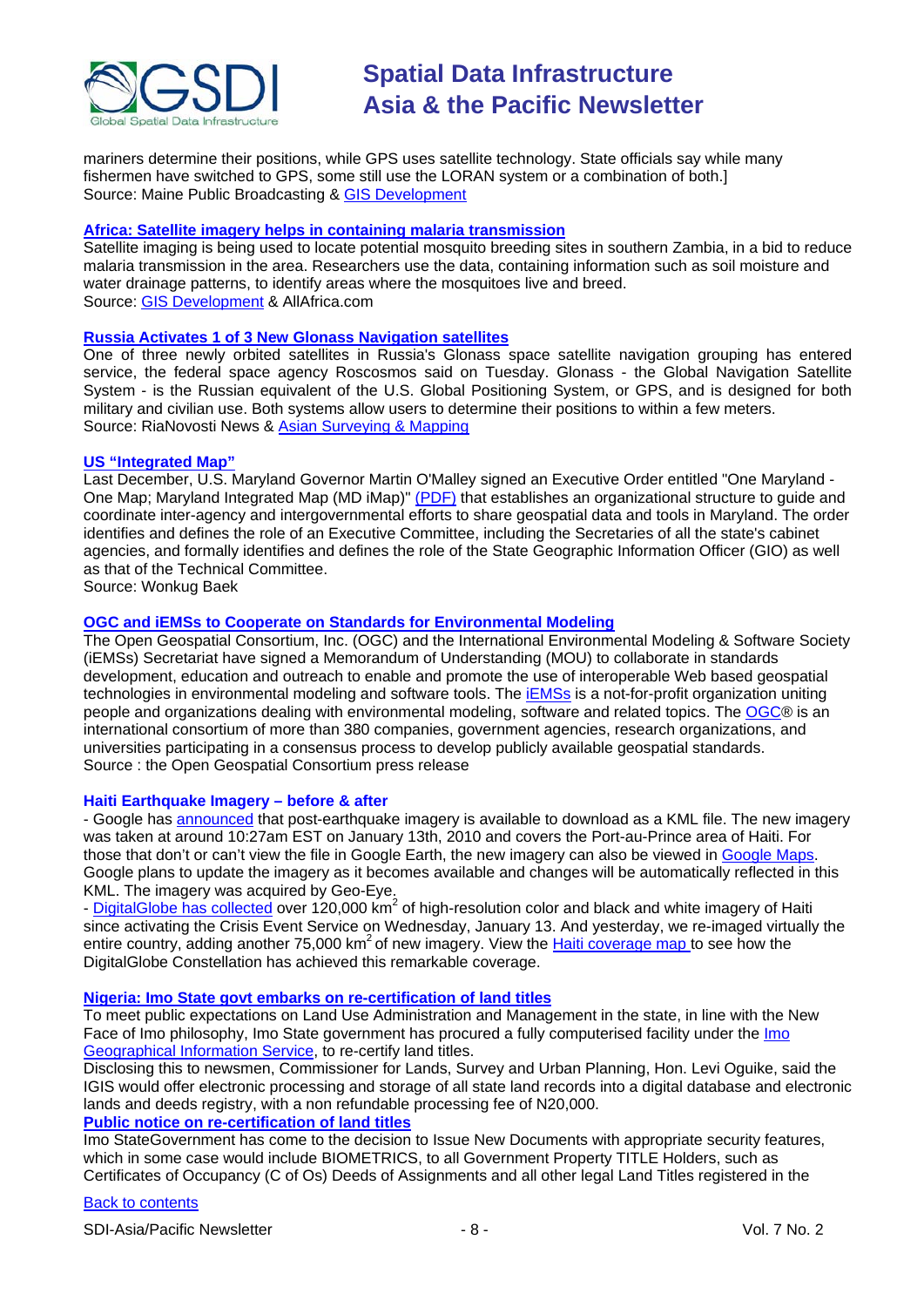

Lands and Deeds Registry of the State beginning from 4th January, 2010. This exercise shall run through and end on 30th June, 2010. All land title holders are therefore required mandatorily to present their title documents for RE-CERTIFICATION at the IMO GEOGRAPHIC INFORMATION SERVICE, IGIS PLACE, NO 1, Chief Emmanuel Iwuanyanwu Avenue (OCDA Complex), Off Port-Harcourt Road, New Owerri, Imo State. **[Imo government re-certification order on land titles ends June 2010](http://abohmbaise.imostate.gov.ng/news/fullStory/?_n_Id=341&PHPSESSID=d64d74948c85a317afb1078a70d6cd71)** Source: Kate Lance

#### <span id="page-8-0"></span>[Back to contents](#page-0-0)

### **Articles**

#### **[Salinity monitoring in western Australia using remotely sensed and other spatial data](http://www.environmental-expert.com/resultEachArticle.aspx?cid=4301&codi=79072&lr=1)** By [Suzanne Furby;](http://www.environmental-expert.com/author_file.aspx?idauthor=282568&fname=Suzanne&lname=Furby) [Peter Caccetta;](http://www.environmental-expert.com/article-index.aspx?word=Peter%20Caccetta) [Jeremy Wallace;](http://www.environmental-expert.com/article-index.aspx?word=Jeremy%20Wallace)

Courtesy of [Journal of Environmental Quality](http://www.environmental-expert.com/resultEachMagazine.aspx?cid=4301&codi=4627)

The southwest of Western Australia is affected by dryland salinity that results in the loss of previously productive agricultural land, damage to buildings, roads, and other infrastructure, decline in pockets of remnant vegetation and biodiversity, and reduction in water quality. Accurate information on the location and rate of change of the extent of saline land over the region is required by resource managers. Full Abstract and paper download is available from [Environmental Expert](http://www.environmental-expert.com/resultEachArticle.aspx?cid=4301&codi=79072&lr=1)

#### **[Mature Malaysia](http://www.gisdevelopment.net/magazine/global/2009/December/36.htm)** by [Bhanu Rekha](mailto:bhanu.rekha@GISdevelopment.net)

Malaysia emerged as a unified State in 1963 after Singapore, Sabah and Sarawak joined peninsular Malaysia (Malaya). After the initial years of conflict with Indonesia, Singapore's exit and racial strife, Malaysia quickly put itself on the growth path by adopting revolutionary economic policies. After a significant economic growth in the 1980s and 1990s, Malaysia saw a shift from agriculture-based economy to one based on manufacturing and industry in areas like computers and consumer electronics.

With a tropical climate throughout the year, Malaysia is endowed with rich natural resources and a rich culture. True to a local saying, Budi Bahasa Budaya Kita (politeness is our culture), Malaysia has been quite accommodative of different ethnicities, religions and languages. After strengthening the core areas, the country turned to technology innovation and started building world-class infrastructure in line with its Malaysian Plans. In the process, the this equatorial country started investing in geospatial technologies and today, Malaysia has a mature geospatial community, with each government department and organisation either already building or looking at setting up enterprise level GIS facility.

This article brings a comprehensive report of geospatial technology and industry in Malaysia with details of individual stakeholders comprising geospatial - data providers, users and industry. Source: GIS Development

#### **[GIS and Cartography: The critical nexus](http://danieljlewis.org/2010/01/08/gis-and-cartography-the-critical-nexus/)**

The author recently … had the privilege of reading two books that occupy ground at the relative forefront of their respective fields. These books were ["Rethinking Maps: New Frontiers in Cartographic Theory"](http://www.routledge.com/books/Rethinking-Maps-isbn9780415461528) edited by Martin Dodge, Rob Kitchin and Chris Perkins; and ["Qualitative GIS: A mixed methods approach"](http://www.uk.sagepub.com/booksProdDesc.nav?prodId=Book231637) edited by Meghan Cope and Sarah Elwood. The fields represented by such work could be said to be Critical Cartography and Critical GIS respectively, however despite these two emergent traditions it is quite clear that there exists a lot of crossover and a lot of potential for crossover between them. Source: Dan Lewis blog & [GIS Development](http://www.gisdevelopment.net/ezine/weekly/jan1110.htm) (January 11)

**[Challenges of Mapping Applications in Health and Academic Research in the underdeveloped World -](http://www.gisdevelopment.net/application/health/overview/Challenges-of-Mapping-Applications-in-Health-and-Academic-Research-in-the-underdeveloped-World.htm)**

#### **[Case Study of The Niger Delta Region \(Nigeria\)](http://www.gisdevelopment.net/application/health/overview/Challenges-of-Mapping-Applications-in-Health-and-Academic-Research-in-the-underdeveloped-World.htm)** by [Robinson Tombari Sibe](mailto:sibe99@yahoo.com)

#### **Abstract**

Geographic Information System has been used globally as an effective tool in several sectors - health and education inclusive. However, not much has been achieved in this regard in the underdeveloped economies. This paper x-rays the various challenges faced using the Niger Delta Region as a case study. Some of the problems discussed include the lack of technology, man-power (expertise), standardization, unorganized datasets and lack of proper framework to support information interchange between the various stakeholders. The paper also discusses various intervention projects initiated in the region where mapping application was used in health and educational analysis. Prominent of this is the Niger Delta Regional GIS (by Niger Delta Development Commission) and a few other projects by the state governments. The paper also looks at an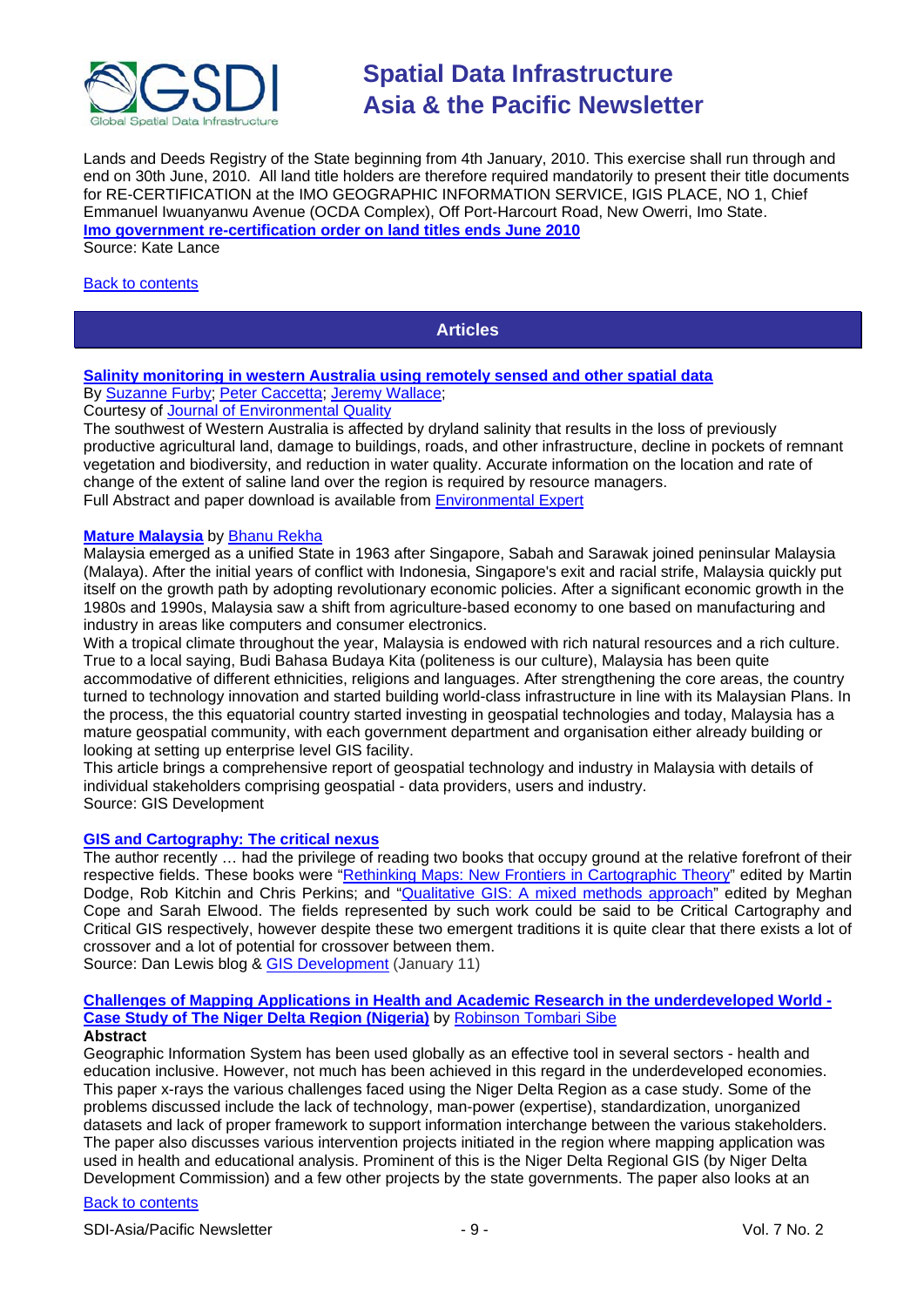

application designed by an indigenous company that offers a user friendly platform that is relatively cheap and with a huge potential in the implementation of low-cost web-based mapping solutions. The paper concludes by making recommendations on the various ways the health and educational sector can benefit from mapping applications in the region and indeed other underdeveloped economies. Source: GIS Development

#### **GIS and Climate Change -** [Geographic Information Systems Help Predict Environmental Impacts](http://ecosystem-preservation.suite101.com/article.cfm/gis_and_climate_change)

Using climate, water resource, and topographical data, GIS allows resource managers to predict possible impacts of climate changes based on historical and current trends.

Use of geographical information systems or GIS is a relatively recent planning tool that resource managers can use to visualize and [model environmental impacts of management areas.](http://environmentalism.suite101.com/article.cfm/use_of_gis_technology_in_resource_planning) One important use has been in modeling the effects of climate change.

Historic climatic data shows an increase in the Earth's surface temperature that coincides with the Industrial Revolution, about 200 years ago. The National Climatic Data Center reports that the last decade of the 20th century was the warmest on record.

Read more at Suite101.

Source: [GIS Development](http://www.gisdevelopment.net/ezine/weekly/dec2809.htm)

#### **[Your Brain on GIS](http://danieljlewis.org/2010/01/21/your-brain-on-gis/)**

If we look at a GI science text (the top of the pile being Longley et al, 2005) we learn quite simply that objects represent discrete entities that we might encounter such as cars, wheelbarrows, buildings, fences, roads or fruit. These discrete objects are best encoded as either a point, line or area (polygon). This gives the discrete object a kind of exacting presence in the GIS environment. On the other hand, things that aren't discrete, i.e. they exist not as a single definable thing, but as a continuous 'everywhere', can be lumped into the 'field' category, which we know as 'raster images'. These rasters are grids of cells which cover a defined area entirely and hold a value for each cell giving a *defacto* continuous field. Obviously using cells means it isn't continuous, but lets ignore that and pretend we're happy; in the end a good resolution will fool you into thinking that a raster represents a continuous space.

<span id="page-9-0"></span>Source: Volunteered Geographic Information blog

## **Books and Journals**

#### **[The SAGE Handbook of Remote Sensing](http://www.uk.sagepub.com/booksProdSampleMaterials.nav?prodId=Book230960)**

Written by leaders in the field from North America, Europe, and Asia, this handbook is the first single-volume comprehensive survey of terrestrial remote sensing in many decades. Organized into six sections comprising over 30 chapters, and including over 140 colour and black and white illustrations, this is an engaging and wide ranging review of the field.

To order a copy at a discount (the amount can vary depending on where in the world you're based), [contact.](mailto:michael.ainsley@sagepub.co.uk)

#### **SDI — [Canadian Spatial Data Infrastructure 2005](http://www.vector1media.com/vectorone/?p=4585) – 2009**

A [report from the Canadian Spatial Data Infrastructure](http://unstats.un.org/unsd/geoinfo/9th-UNRCC-A/CRP/CRP%205%20Canada.pdf) (CGDI) is available for the period 2005 – 2009. Since the last report in 2005, 93 new portals have been created across the country. A further 268 projects were established and 121 were funded. Seven new regional atlases were also made available. Source: Vector 1

*NSDI in India – through the years* **- Book on National Spatial Data Infrastructure in India**

The National Spatial Data Infrastructure (NSDI) initiative in India began in the year 2000. **['NSDI in India:](http://www.mycoordinates.org/nsdi%20in%20india%20book)  [Through the years'](http://www.mycoordinates.org/nsdi%20in%20india%20book)** a comprehensive book charts the course of this decade long journey, which is still continuing.

For the first time in India, all events related to NSDI are now brought together in this story by the Coordinates [\(www.mycoordinates.org\)](http://www.mycoordinates.org/) team of Bal Krishna, Shubhra Kingdang, Sanjay Malaviya and Prof P Misra. An

attempt has also been made to<br>NSDI, after the initial euphoria **delve into the reasons why** delve into the reasons why<br>NSDI, after the initial euphoria growing by leaps and bounds

[Back to contents](#page-0-0)

SDI-Asia/Pacific Newsletter  $\sim$  10 - 10 - Vol. 7 No. 2

NSDI, after the initial euphoria **containal ending in the story of NSDI in India is and despite many efforts, is** still nowhere near being the **indicate is own twists and turns,** increasing source of spatial information in a country where  $\|\cdot\|$ The book is organised as **example its own highs and lows**  $\ldots$  **i** episodes, and the heading of **its own action, its own drama, its own highs and lows …**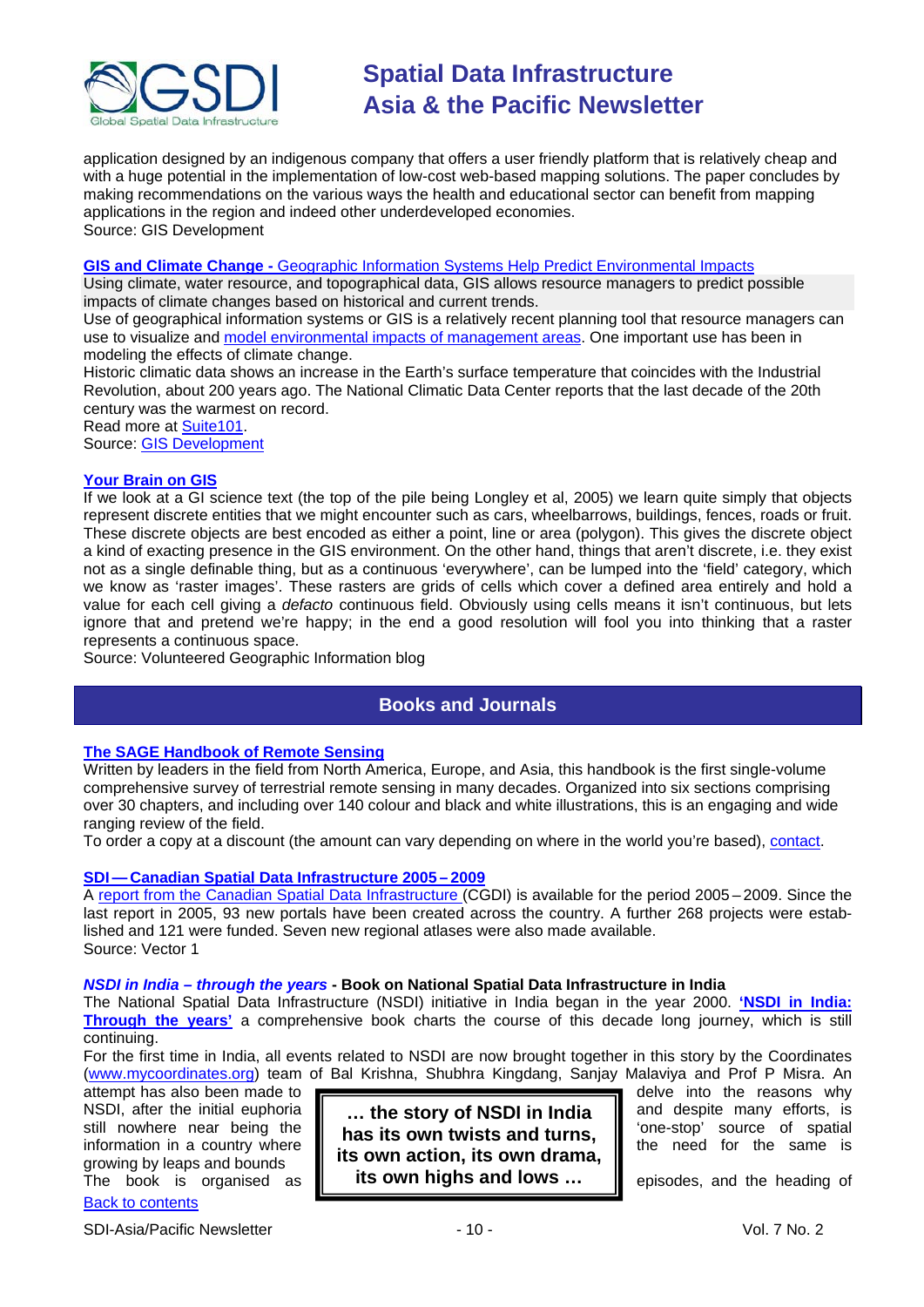

each episode captures the mood prevailing in NSDI at a particular juncture. While maintaining the chronology of the actual NSDI related events – like meetings, workshops, articles, interviews and press releases - the book highlights the significance of individual events by short commentaries, notes and posers.

The happenings of each year have been summed up in a wrap-up section. Other NSDI related documentation like the Strategy and Action Plan (2001), the New National Map Policy 2005 et al has been included in the appendices for easy reference. The effect is a comprehensive compilation of information on NSDI in India. Preview of the book is available at [www.mycoordinates.org/nsdi in india book](http://www.mycoordinates.org/nsdi%20in%20india%20book) 

For more information on *NSDI in India: Through the years* (First Edition 2009, ISBN: 978-81-908172-1-9, - pages, Rs. 1500 / US\$ 35.00). Please [email](mailto:talktous@mycoordinates.org) or call +91 – 9810233422, 9810724567.

#### **[Pelican Journal of Sustainable Development -](http://www.pelicanweb.org/solisustv06n01page1.html) January 2010**

This issue is a directory of selected online resources on sustainable development and related issues. The directory is minimally annotated and compiles links to research and data resources. [Supplement also available.](http://www.pelicanweb.org/solisustv06n01supplement.html) Source: Editor of the Journal - Luis T. Gutierrez

*[Mapping Forestry](http://esripress.esri.com/display/index.cfm?fuseaction=display&websiteID=168)* from ESRI Press provides a unique view into some of the many ways geographic information system (GIS) technology is being used throughout the world to support better forestry and land management decisions. The book provides firsthand reports from forestry professionals on their use of GIS to manage commercial operations and promote sustainable stewardship. Presented are approaches for determining the best route for building roads through forest lands, whether logging in a particular area is commercially viable, which fire-damaged areas of forest should be restored first, and more.



#### <span id="page-10-0"></span>[Back to contents](#page-0-0)

## **Just for Fun !**

#### **4D Cityscape Time Puzzle - [3D puzzles where you build city skylines](http://www.4dcityscape.com/)  [chronologically](http://www.4dcityscape.com/)**

World's first jigsaw puzzle to include a temporal component. **NOTE:** At this stage only one (New York City) of the 14 products listed in the ambitious homepage is currently available. The remainder are "coming soon".

Source: V1 Newsletter

#### **[Breathing Earth](http://www.breathingearth.net/)**

The breathing earth website provides a range of animated country specific statistics including: Population (births and deaths), CO2 emissions Source: V1 Newsletter and<http://www.breathingearth.net/>

#### **[New York public Library \(NYPL\) Map rectifier](http://maps.nypl.org/warper/)**

The NYPL Map Rectifier is a tool for digitally aligning ("rectifying") historical maps from the NYPL's collections to match today's precise maps. Visitors can browse already rectified maps or assist the NYPL by aligning a map. Play the video above to tour the site and learn how to rectify a map yourself.

Everyone is welcome to participate!

Source: V1 Newsletter [further note: it is worth visiting the site to appreciate just what is available]

#### **Hyvista "Image of the month"**

We are not sure what this image actually shows but we are confident that it is interesting. We found it at [<http://www.hyvista.com/archives/252>](http://www.hyvista.com/archives/252) after [Asian Surveying & Mapping](http://asmmag.com/news/hyvista-image-east-kalimantan-indonesia-and-south-africa) brought it to our attention.

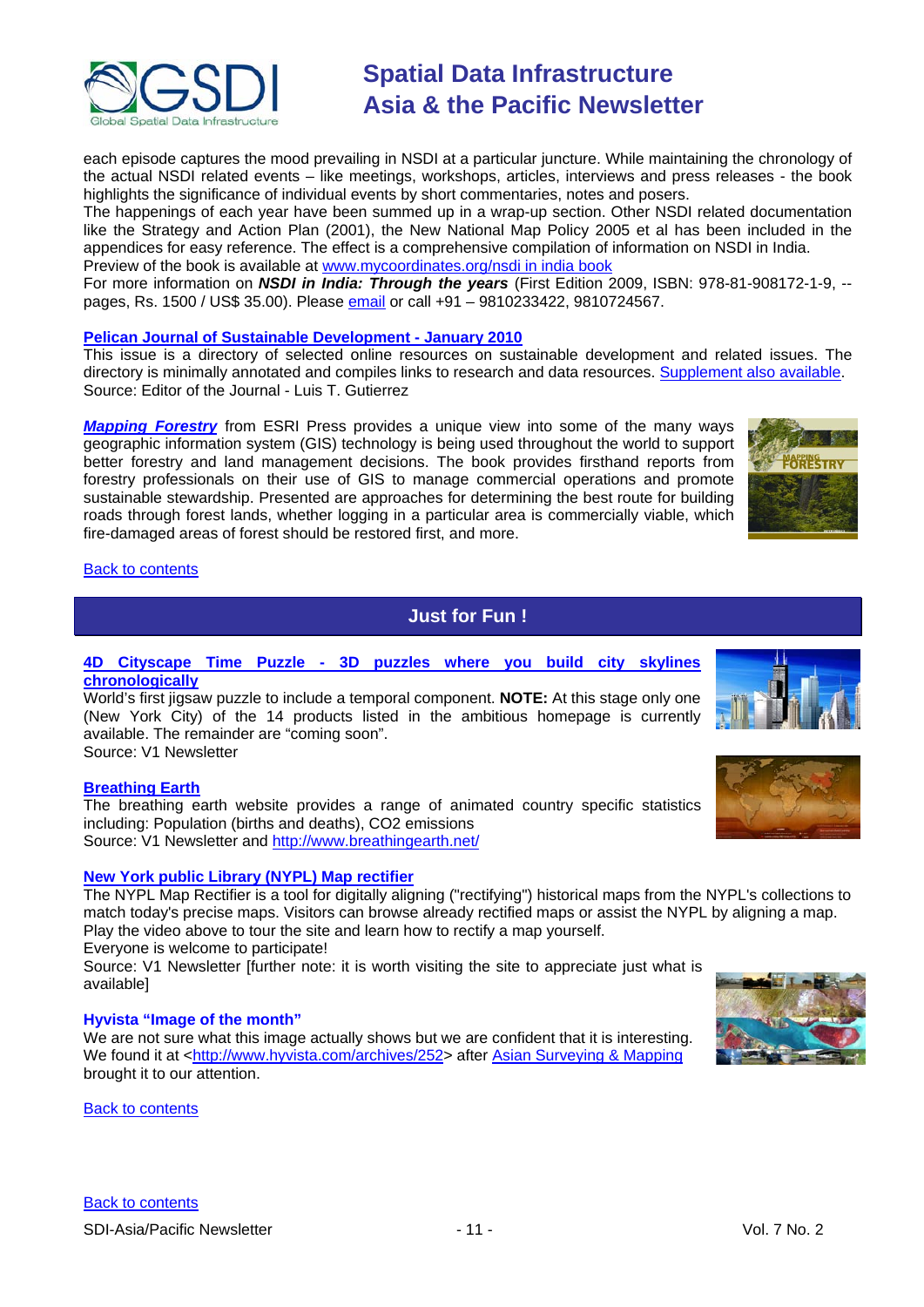

## **Training Opportunities**

#### <span id="page-11-0"></span>**Training Workshop: Spatial Data Sharing and Web Mapping Using FOSS4G MapServer and OpenLayers**

A one day web mapping workshop is scheduled to be held in Hanoi on 3rd Feb 2010 by Japan-Vietnam Geoinformatics Consortium in cooperation with PeaceSoft Corp., Vietnam.

The workshop is limited to 10 participants and the Venue and Time will be decided shortly. For further details, you can [contact Ms. Pham Van Nga.](mailto:ngapv@peacesoft.net)

### **Demographic and [Health Surveys \(DHS\) course in Kenya](http://www.measuredhs.com/wn1/reports/Demographic%20health%20surveys_final%20flyer.pdf)**

University of Nairobi Enterprises and Services Ltd is offering a professional short course on Demographic and Health Surveys for Health for June 21-25, 2010 in Nairobi, Kenya. The course provides an overview of the DHS surveys and how to use DHS data to improve health programs.

Demographic and Health Surveys (DHS) are nationally-representative household surveys that provide data for a wide range of monitoring and impact evaluation indicators in the areas of population, health, and nutrition. Demographic and Health Surveys provide countries with a standardized tool to obtain indicators for the effective monitoring of national programs such as those on HIV/AIDS, health and family planning services available in a<br>Contact: Prof. Mwanthi [Contact: Prof. Mwanthi](mailto:mmwanthi@uonbi.ac.ke)

Source: Kate Lance

#### **[Master of Spatial Information Science](http://www.eng.unimelb.edu.au/Postgrad/MEng/grad_msis.html)** at the [University of Melbourne](http://www.unimelb.edu.au/)

The Master of Spatial Information Science is suitable for graduates of any discipline who are seeking an applied area for their theoretical skills or for those who have had some experience in the use of spatial information and want to become spatial practitioners in their field of specialisation.

#### **[Forestry GIS User Group Opens for Membership](http://www.vector1media.com/news/top-stories/53-corporate-news/8187-forestry-gis-user-group-opens-for-membership)**

ESRI has launched a new user group specifically for its forestry and timberland management customers. The newly formed ESRI Forestry Group (EFG) will build opportunities for foresters to learn about business solutions, network with like-minded professionals, and develop professional growth. Source: Vector1Media

#### **UNIGIS MSc now in Australia**

The international UNIGIS MSc postgraduate degree is now offered in Australia through the UNIGIS study centre at the University of Canberra, ACT. Students are invited to enrol in a joint programme combining the capacities from the University of Canberra and University of Salzburg, Austria.

This new UNIGIS study centre is led by Prof. George Cho at the Institute of Applied Ecology, University of Canberra. It offers in-service distance education for professionals interested in GIS and Geoinformatics. Courses towards the MSc will be launched with an on-site workshop in later in 2009 and lead students to recognized international academic degrees.

Source: [http://www.unigis.net](http://www.unigis.net/)

#### **[Trimble Seminars](http://www.trimble.com/mgis/webinars.shtml)**

Trimble will launch a new series of web seminars for people with an interest in GPS and GIS. They will be offered every 4-6 weeks. The schedule for upcoming Webinars includes: an introduction to the new Yuma rugged tablet computer and VRS. Visit the [Trimble website](http://www.trimble.com/mgis/webinars.shtml) for more information. Source: [Asian Surveying](http://www.asmmag.com/news) & Mapping

#### **Web Map Gallery**

#### [Web Map Gallery](http://www.directionsmag.com/webmapgallery/) | [Contribute Web Map](http://www.directionsmag.com/webmapgallery/?duty=Contribute)

Web Map Gallery is a resource for readers to see what others geospatial professionals have created. We encourage you to contribute to the gallery so that all may benefit from the breadth of geospatial applications now being used in many industries. Please feel free to use the link "Contribute Web Map" above to add your own Internet-based mapping application with as much information as necessary to explain your contribution. Source: [Directions Magazine](http://www.directionsmag.com/webmapgallery/)

#### **[GIS software training by ESRI](http://training.esri.com/gateway/index.cfm?fa=trainingOptions.gateway)**

ESRI now offers access to more than 40 beginning, intermediate, and advanced instructor-led GIS courses through a variety of training alternatives and venues including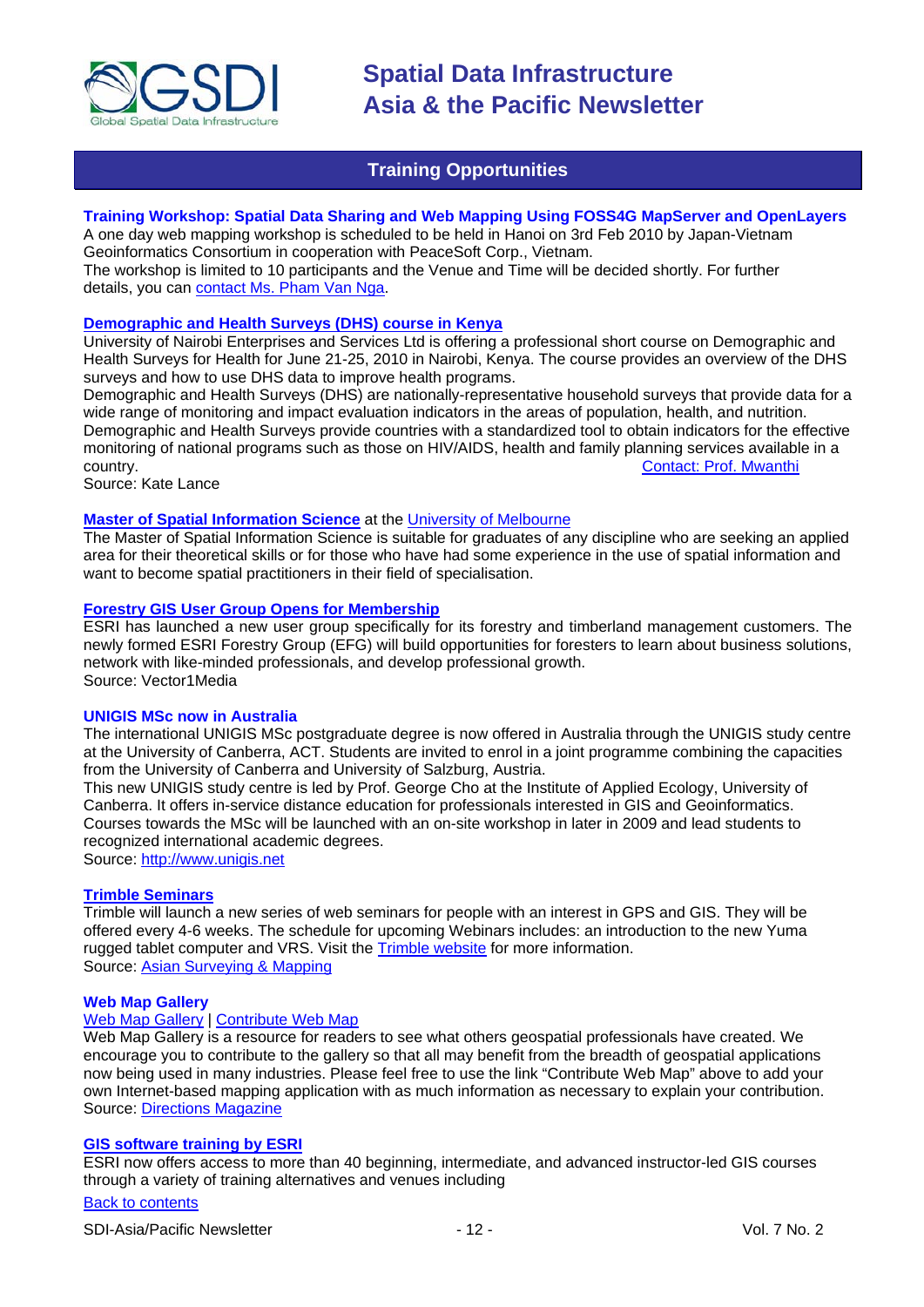

#### • Video teleconferencing training at the ESRI learning centers

#### • Virtual Classroom **online training delivered to students' own workplaces or home computers** Source: GIS News

#### **[ESRI Training Program](http://www.esrisingapore.com.sg/training.html)**

ESRI in Singapore has released its training schedule for the first part of 2010, up to next February. Seats are reserved on a 1st-come, 1st-served basis, upon registration. Training prerequisites will be as indicated in the course notes. For course outlines, contact [ESRI](mailto:training@esrisa.com) direct.

#### **[Geospatial technology update seminars scheduled for SE Asia](http://www.esri.com/news/releases/10_1qtr/geo-tech.html)**

ESRI and GIS Development will present free seminars to mapping agencies in Southeast Asia. The Geospatial Technology Update seminars will take place in Jakarta, Indonesia; Bangkok, Thailand; Hanoi, Vietnam; Kuala Lumpur, Malaysia; and Manila, Philippines; beginning in January 2010. The seminars will outline technology trends in the geospatial community including how to take advantage of the Web 2.0 environment, the integration of topographic and remotely sensed data, and how to best offer published data via cloud computing. Mapping organization staff members and managers and their affiliates, including national hydrographic and aeronautical agencies, are invited to attend the free, daylong program in their respective cities. For more information and to register, visit [http://www.GISdevelopment.net/GTUS?](https://owa.unimelb.edu.au/exchweb/bin/redir.asp?URL=http://www.GISdevelopment.net/GTUS). For more information on how mapping agencies use GIS software, visit [www.esri.com/maps](http://www.esri.com/maps)

## **Funding Opportunities, Awards, Grants**

### <span id="page-12-0"></span>**[There are two mapping contests of note.](http://gislounge.com/mapping-contests/)**

The first is ESRI's 2010 [Mashup Challenge:](http://www.esri.com/software/mapping_for_everyone/api/mashup.html) "Create an innovative mashup using ArcGIS Online and Web Mapping APIs". Four cash prizes are available with a top prize of \$10,000. Second place wins you \$5,000 and third and fourth place are \$2,500 each. **The deadline is March 5, 2010.** Second, Microsoft is offering you a chance to win a \$100 gift card for trying out Bing Maps. [The Bing Maps Challenge](http://discoverbingmaps.com/) invites you to explore New York via Bing Maps in order to answer four questions. **The deadline is February 19, 2010 & is open only to US residents.**

Source: GISLounge

#### **[MapGuide Project Sponsorship Program](http://mapguide.osgeo.org/sponsorship)**

The MapGuide Project Steering Committee is pleased to announce the MapGuide Open Source Project Sponsorship and Donation program. This program provides a source of funding to help ensure the continued success of MapGuide Open Source. The full details of the program are available at [http://mapguide.osgeo.org/sponsorship.](http://mapguide.osgeo.org/sponsorship) Source: [OSGeo](http://www.osgeo.org/node/978)

#### **[NAVTEQ Global LBS](http://developer.navteq.com/site/global/market/lbs_challenge/p_lbs_home.jsp) Challenge**

The NAVTEQ Global LBS Challenge is focused on driving the development and visibility of innovative locationbased solutions (LBS) for wireless devices. The Global LBS Challenge has become the premier event in the wireless industry and a global symbol of LBS innovation and opportunity. From business applications to sports, travel and security, integrating the accuracy and richness of NAVTEQ digital map data facilitates the discovery of the next wave of LBS using dynamic positioning technology.

Winners are chosen by a panel of distinguished judges in each of five regions. Since the launch of the NAVTEQ Global LBS Challenge, over 32% of the finalist companies have gone on to receive venture capital funding or launched commercially-distributed applications, many on major wireless carriers.

Further information on the registration process is available from [here](http://developer.navteq.com/site/global/market/lbs_challenge/p_lbs_home.jsp)

Thanks to Kate Lance & Wonkug Baek for this update on the Challenge:

**UPDATE: [Eight new sponsors for NAVTEQ LBS Challenge](http://corporate.navteq.com/webapps/NewsUserServlet?action=NewsDetail&newsId=824&lang=en&englishonly=false) Microsoft, Intel, Digital Globe, Alcatel-Lucent, Atlas CT, Imagination Technologies and Mobile Distillery** are the new added sponsors to the list. Previously announced sponsors were HTC, Blackberry, deCarta, DeviceAnywhere and Tanla. These sponsors are contributing to a prize pool valued at over \$10 million, mostly made of professional licenses (maps, geospatial platforms, software testing tools, etc).

Source: NAVTEQ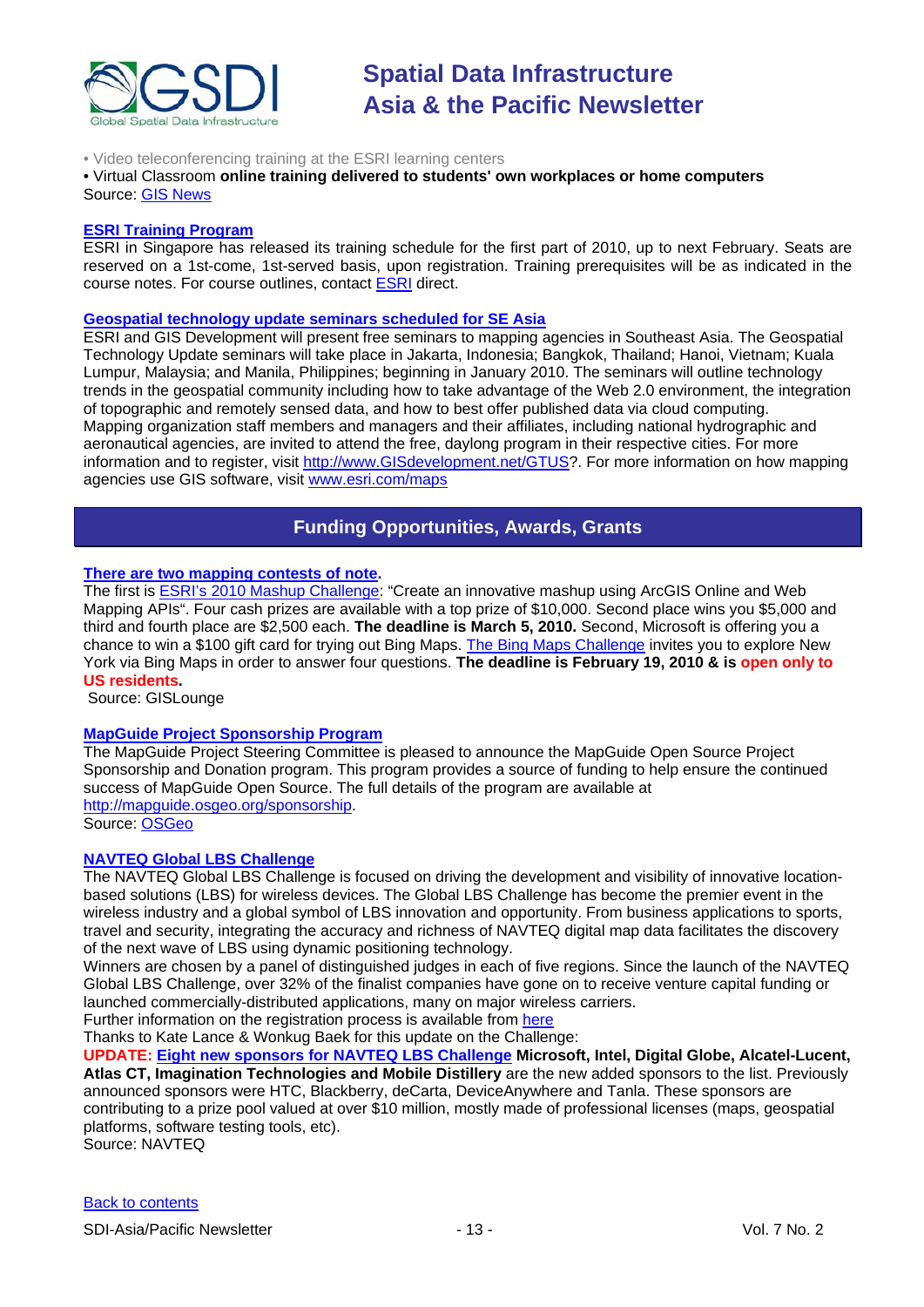

#### **Earn a PhD in Fuxin**

Professor Xu Aigong is seeking PhD students to study under him at Liaoning Technical University in Fuxin, China. His subjects of interest include geodesy and geomatics, GNSS, GIS and intelligent transportation systems. Students may be eligible for support under the 2010 Liaoning Provincial Government Scholarship Program. Email [Prof. Xu](mailto:%22xu_ag@126.com%22) for details

#### **Graduate Research Assistantships at Ohio University for Study of Local Knowledge and Climate Change Adaptation in Tanzania (see below in EMPLOYMENT OPPORTUNITIES)**

<span id="page-13-0"></span>[Back to contents](#page-0-0)

## **Employment Opportunities**

#### **Graduate Research Assistantships at Ohio University for Study of Local Knowledge and Climate Change Adaptation in Tanzania**

Two two-year research assistantships at the M.A. level are available at [Ohio University \(USA\),](http://www.ohio.edu/geography) through a new project on local knowledge and climate change adaptation in Tanzania supported by the National Science Foundation's Geography and Spatial Science (GSS) Program. The project – **[Linking Local Knowledge and](http://nsf.gov/awardsearch/showAward.do?AwardNumber=0921952)  Local Institutions for the Study of Adaptive [Capacity to Climate Change: Participatory GIS in Northern](http://nsf.gov/awardsearch/showAward.do?AwardNumber=0921952)  [Tanzania](http://nsf.gov/awardsearch/showAward.do?AwardNumber=0921952)** – investigates the myriad ways in which human, social, and institutional capital enable households and communities to draw on local knowledge and outside specialist knowledge to moderate the negative effects of greater climatic instability on rural livelihoods.

In addition to completing required courses for the M.A. program over two academic years (2010-2011 and 2011- 2012), the successful candidates will contribute to an international interdisciplinary research project. One graduate research assistant will work on the development of online multimedia applications derived from a participatory GIS. Background or interest in cartography and web-based mapping is desirable. A second research assistant will work with the research team on the implementation of the project's participatory field methodology and contribute to data analysis. The student's interests should be focused on environmentdevelopment interactions (e.g., the dynamics of resource access, political, environmental or cultural-linguistic dimensions of local knowledge systems, gendered aspects of climate change adaptation). **Application deadline for Fall 2010 admission: February 15, 2010**

For more information about the assistantships, contact [Tom Smucker.](mailto:smucker@ohio.edu)

#### **GIS/Web Development Manager, Kabul**

We have a position vacancy for a GIS/Web Development manager based in Kabul. Further details pasted below. Role will be about 12mths initially, with potential for extension for a further couple of years. Salary scale is based on your personal history plus a small bump as per normal USAID practice, plus 70% in danger and away from home allowances and paid in US dollars. Paid time off is up to 3mths per year, includes 2 return trips to home or a place of your choice, and 2 other trips where they drop you at Dubai or Delhi, and includes full medical and life insurance. Food, accomodation (secured by nepalese ghurkas and local security), laundry and most other needs are catered for. If you're single, move to Australia first, take the job and enjoy tax free status for development work. We live next to a supermarket.

The environment does have its risks of course as you will have seen on the news, but the workplace environment is relatively safe. You arent normally exposed to the stuff you see on TV, and its nothing like Iraq. You can leave the compound, go to cafes' bars and restaurants, also a local shopping mall, and other activities. If you have queries I am happy to answer, but in the meantime, please send me your resume.

Duane Wilkins, GIS Manager | Afghanistan Infrastructure Data Centre | 34.534058° 69.177744° Regional Command South and West, Health, Education, Infrastructure Liaison USAID Human Resources and Logistical Support Program II Ph: +93 700 219 622 [Email.](mailto:dwilkins@ird-hrls.org)

**Spatial Jobs Online (Australia) Because of tight application closing dates the editors provide these**  websites for employment seekers to access directly: <<http://www.spatialjobs.com.au/> > and < [http://www.GISjobs.com.au](http://www.gisjobs.com.au/) >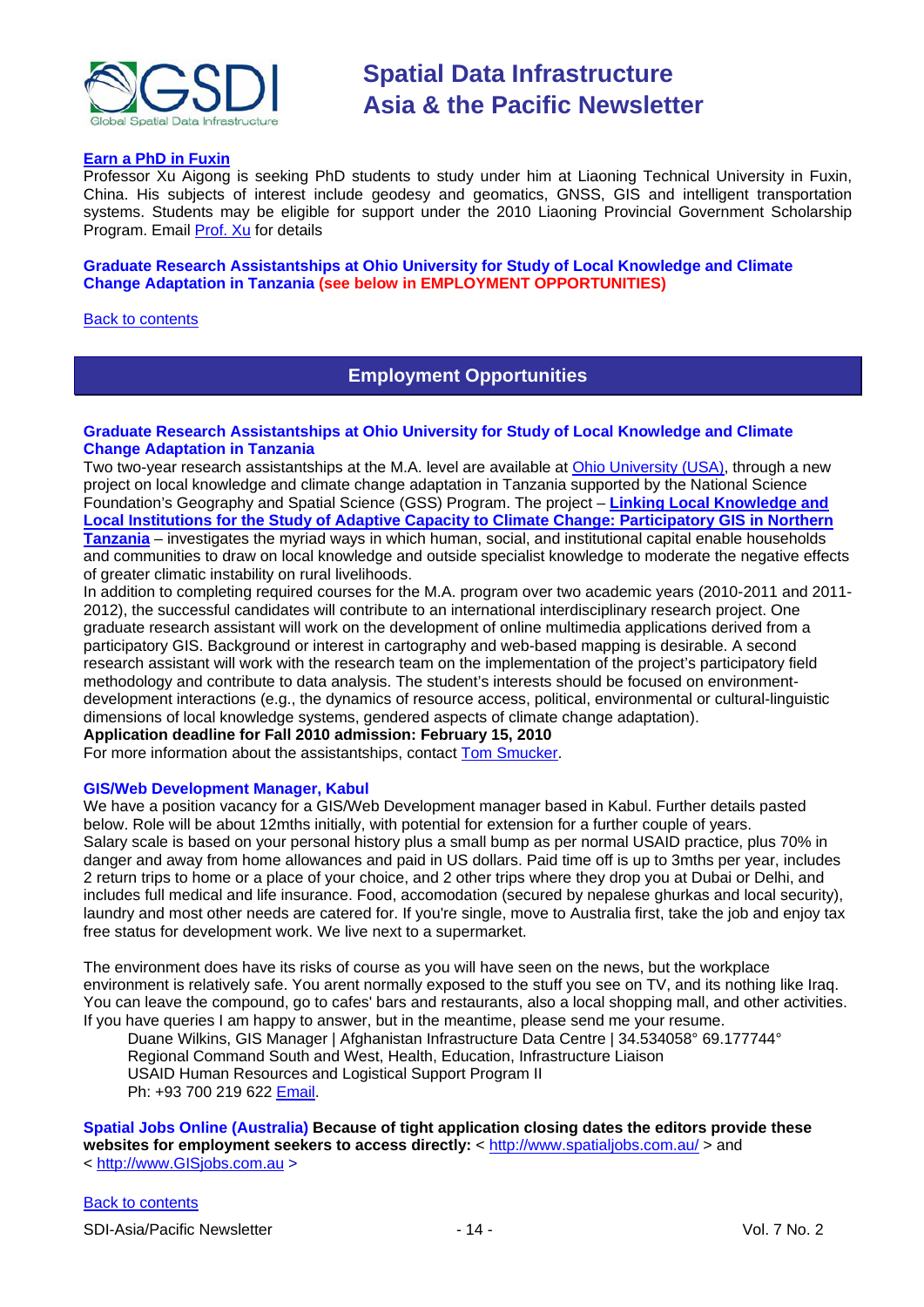

#### **Looking for a GIS - Geomatics Job in Canada?**

Here are some links: 1) [Geomatics Canada Job Site;](http://geomaticscanada.com/jobs.cfm) 2[\) GeographyJobs.ca;](http://www.geographyjobs.ca/) 3) [GoGeomatics Canada;](http://canada.gogeomatics.net/frmHome.aspx) 4) [Geomatics Employment Center](http://gisjobs.ca/)

<span id="page-14-0"></span>Source: V1 Magazine

## **Conference Proceedings**

#### **[5th gvSIG Conference Proceedings available](http://jornadas.gvsig.org/comunicaciones/reports)**

The videos of the report sessions and workshops at the 5th gvSIG Conference, that were held the first week of December 2009, are available already.

All the videos are available with English and Spanish audio. They are available to be downloaded directly as well as to be visualized online.

With this publishing, we pretend to bring the Conference closer to the interested people that couldn't attend the event, having the possibility to access to the recording of the different sessions.

#### <span id="page-14-1"></span>**[Back to contents](#page-0-0)**

## **Conferences, Events**

For upcoming events of global or major international interest, please visit the [upcoming conference list o](http://gsdi.org/events/upcnf.asp)n the GSDI website.

#### **[FIG 2010 Pre-Congress Program](http://www.asmmag.com/news/fig-2010-pre-congress-program)**

Online registration is now open for the FIG surveying congress to be held in Sydney, 11-16 April 2010. A local surveyor, John Brock, has arranged a history seminar on the two days leading up to the congress (9-10 April). Technical tours have also been organised, including a boat trip to historic Fort Denison. Source: [Asia Surveying and Mapping Magazine](http://www.asmmag.com/news/fig-2010-pre-congress-program)

#### **The editors welcome news of conferences & events from the newsletter subscribers**

| <b>Date</b>          | <b>Location</b> | <b>Event</b>                                                                                                                                                                                                                                                                                                                                                                                                                                                                                                                                                                                                                                                                                                                                                                          |
|----------------------|-----------------|---------------------------------------------------------------------------------------------------------------------------------------------------------------------------------------------------------------------------------------------------------------------------------------------------------------------------------------------------------------------------------------------------------------------------------------------------------------------------------------------------------------------------------------------------------------------------------------------------------------------------------------------------------------------------------------------------------------------------------------------------------------------------------------|
| <b>February 2010</b> |                 |                                                                                                                                                                                                                                                                                                                                                                                                                                                                                                                                                                                                                                                                                                                                                                                       |
| 2-4 February         | Torino, Italy   | <b>Gi4DM 2010 Call for Papers</b><br>Organisers of the International Symposium on Geo-information<br>for Disaster Management (Gi4DM 2010) have issued a call for<br>papers related to the conference theme, 'Remote Sensing and<br>Geo-Information for Environmental Emergencies'. Invitation is also<br>open for contributions covering crisis management in any phase.                                                                                                                                                                                                                                                                                                                                                                                                              |
| 15-17 February       | Kochi, India    | <b>Societal Applications in Fisheries and Aquaculture using</b><br><b>Remote Sensing (SAFARI) Symposium</b><br>The SAFARI initiative (Societal Applications in Fisheries and<br>Aquaculture using Remote Sensing) is organising an international<br>symposium on Remote Sensing and Fisheries. The symposium will<br>address a number of themes including Operational Use of Remote<br>Sensing for Fish Harvesting; Ecosystem Indicators to assess Fish<br>Health, Growth and Recruitment; and Implications of Climate<br>Change on Fisheries, amongst others.<br>Abstracts should be submitted electronically no later than October<br>15, 2009.<br>Limited funds for travel expenses will be available to assist<br>selected participants in their efforts to attend the symposium. |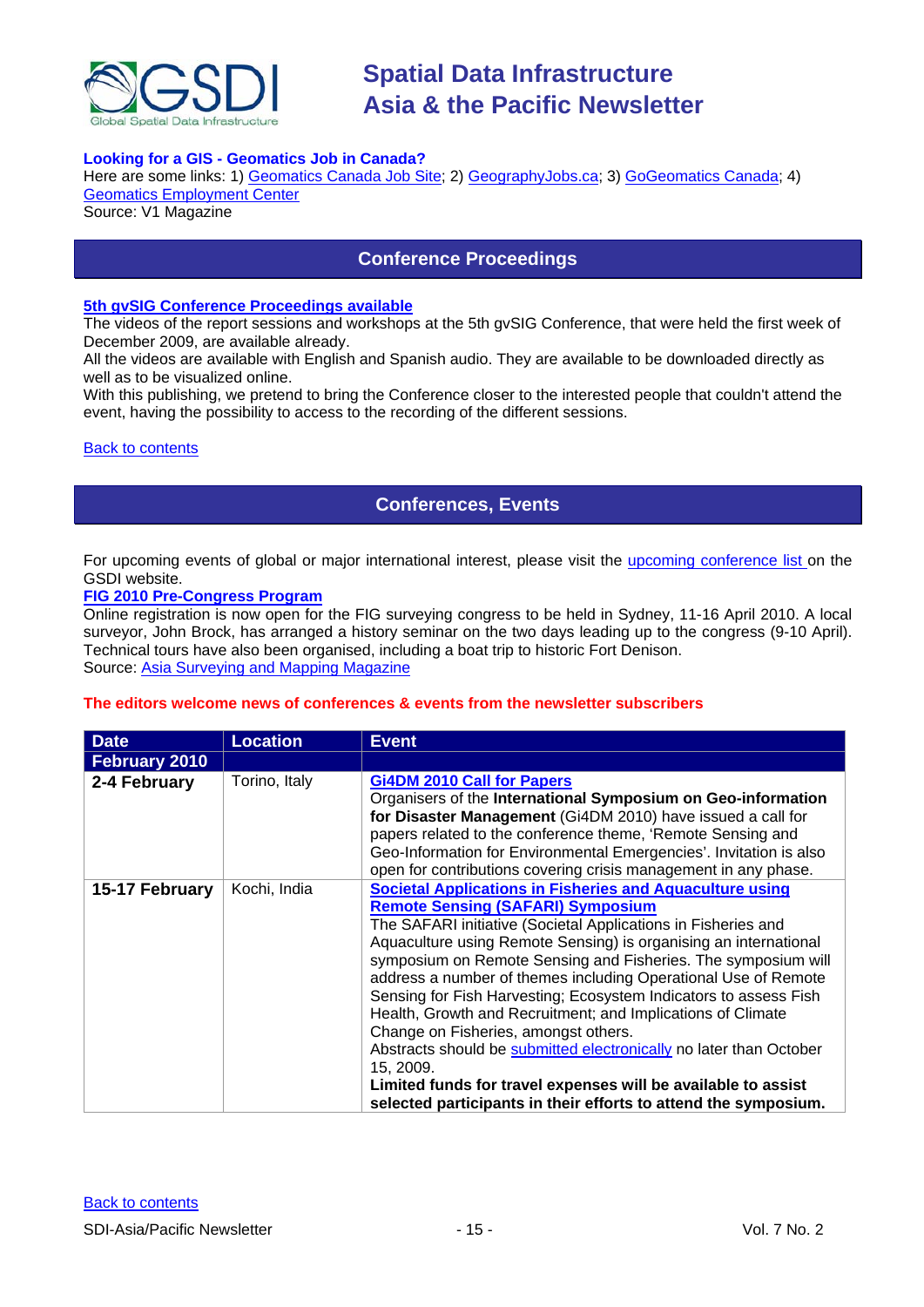

| 17-19 February<br>"NEW"<br>21 - 25 February | Washington DC,<br><b>USA</b><br>Dubai, United  | <b>ESRI Federal User Conference</b><br>Walter E. Washington Convention Center, Washington, D.C.,<br><b>United States</b><br>Organiser: ESRI<br><b>Contact: 380 New York Street</b><br>Redlands, CA 92373<br>Phone: 909-793-2853 x2421<br><b>Email</b><br>GIS World 2010                                                                                                                                                                                                                                                                                                                                                                                                      |
|---------------------------------------------|------------------------------------------------|------------------------------------------------------------------------------------------------------------------------------------------------------------------------------------------------------------------------------------------------------------------------------------------------------------------------------------------------------------------------------------------------------------------------------------------------------------------------------------------------------------------------------------------------------------------------------------------------------------------------------------------------------------------------------|
| "NEW"                                       | <b>Arab Emirates</b>                           | <b>Organiser: IIR Middle East</b><br>Contact: P.O Box 21743, Dubai<br>Phone: 971 4 407 2526<br>Fax: 971 4 335 2438<br>Email                                                                                                                                                                                                                                                                                                                                                                                                                                                                                                                                                  |
| <b>March 2010</b>                           |                                                |                                                                                                                                                                                                                                                                                                                                                                                                                                                                                                                                                                                                                                                                              |
| $3 - 5$ March                               | Gold Coast,<br>Australia                       | <b>ESRI Asia Pacific User Conference and OZRI 2010</b><br>The theme for the conference is GIS: extending the reach. ESRI<br>Australia clients, ESRI users and distributors from around the Asia<br>Pacific region are invited to share their knowledge and experience<br>by submitting an abstract based on the conference theme. The<br>event incorporates OZRI 2010, ESRI Australia's national client<br>conference.                                                                                                                                                                                                                                                       |
| $3 - 5$ March                               | Denver,<br>Colorado, USA                       | <b>International LiDAR Mapping Forum (ILMF10)</b><br>Conference Programme (pdf)<br>For more information contact                                                                                                                                                                                                                                                                                                                                                                                                                                                                                                                                                              |
| 22 - 24 March                               | Abu Dhabi, UAE                                 | <b>Map Middle East 2010</b><br><b>Contact</b>                                                                                                                                                                                                                                                                                                                                                                                                                                                                                                                                                                                                                                |
| $23 - 26$ March                             | Kyushu Sangyo<br>University,<br>Fukuoka, Japan | Fifth International Workshop on "Geographical Analysis,<br><b>Urban Modeling, Spatial Statistics" GEOG-AN-MOD 10</b><br>in conjunction with The 2010 International Conference on<br><b>Computational Science and its Applications (ICCSA 2010)</b><br><b>Important dates</b><br>10 November, 2009: Deadline for full paper submission<br>7 December 2009: Notification of acceptance<br>8 January 2010: Deadline for Camera Ready Papers<br>March 23-26, 2010: ICCSA 2010 Conference<br>For further information or questions, please send an e-mail to:<br><b>Giuseppe Borruso</b> (University of Trieste, Italy)<br>or Beniamino Murgante (University of Basilicata, Italy) |
| <b>April 2010</b>                           |                                                |                                                                                                                                                                                                                                                                                                                                                                                                                                                                                                                                                                                                                                                                              |
| 11 - 14 APRIL<br>"NEW"                      | Manama,<br><b>Bahrain</b>                      | <b>Geospatial Intelligence Middle East 2010</b><br>Email                                                                                                                                                                                                                                                                                                                                                                                                                                                                                                                                                                                                                     |
| <b>11-16 April</b>                          | Sydney,<br>Australia                           | International Federation of Surveyors (FIG) Congress 2010<br><b>Contact</b><br>email<br>The deadline for submission of abstracts is 22 September<br><b>Alternative URL:</b><br>2009.<br>FIG 2010 Pre-Congress Program<br>Online registration is now open for the FIG surveying congress to<br>be held in Sydney, 11-16 April 2010. A local surveyor, John Brock,<br>has arranged a history seminar on the two days leading up to the<br>congress (9-10 April). Technical tours have also been organised,<br>including a boat trip to historic Fort Denison.                                                                                                                  |
| 12-13 April                                 | Melbourne,<br>Australia                        | The International Symposium on Coastal Zones and Climate<br><b>Change (ISCZ)</b> will be held 12-13 April, 2010 at Monash University<br>in Australia. The coastal zone will house 75 per cent of the world<br>population by 2025. However, coastal zones face severe socio-<br>economic and environmental problems, of which rising sea level is<br>just one. The symposium is sponsored by the Asia Pacific Network<br>for Global Change Research.<br><b>Contact - Registration queries</b>                                                                                                                                                                                 |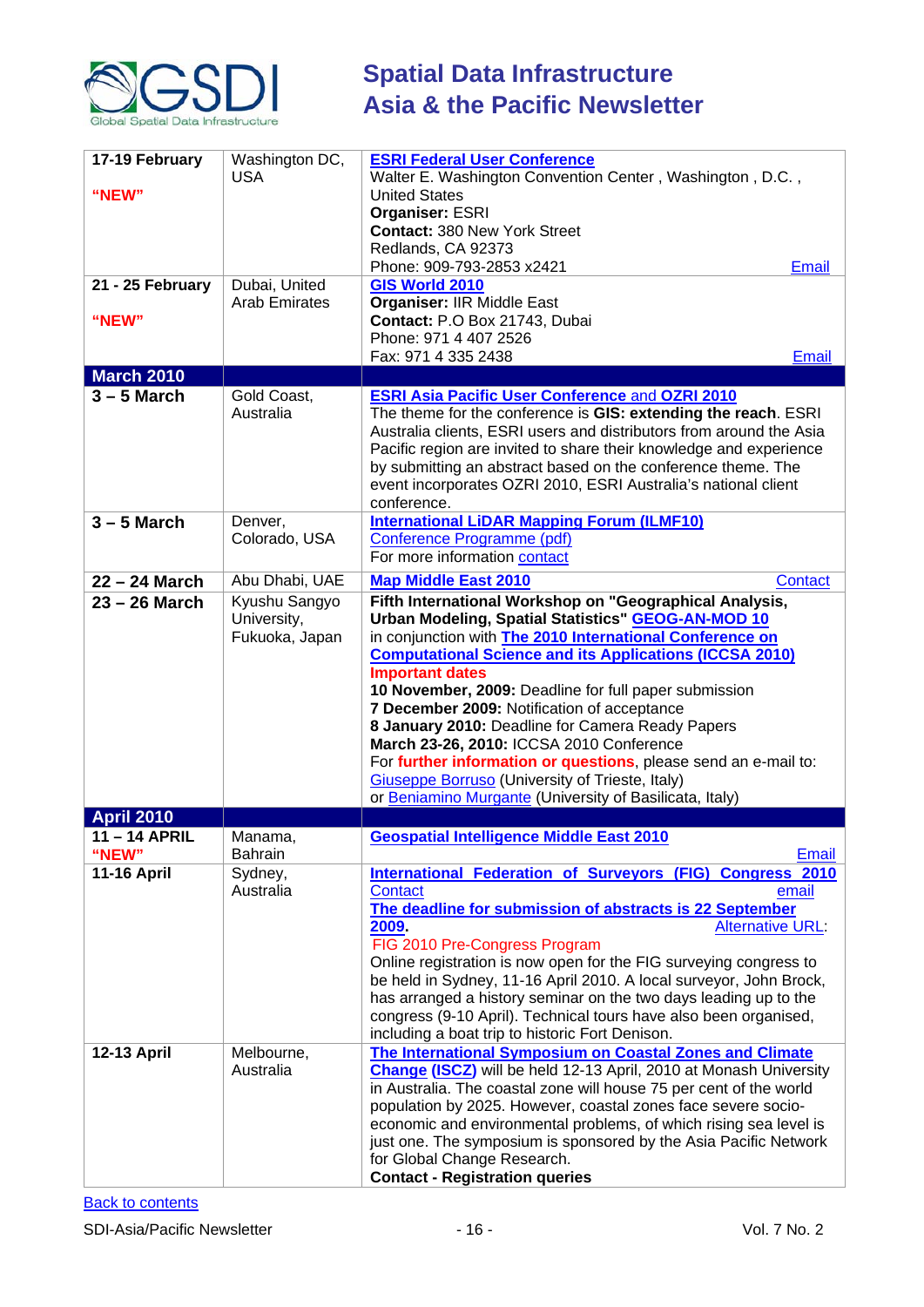

|                    |                      | Email: Irene. Thavarajah@adm. monash.edu.au                           |
|--------------------|----------------------|-----------------------------------------------------------------------|
|                    |                      | <b>Contact - Further Queries</b>                                      |
|                    |                      | Email: Charlotte.Fisher@sci.monash.edu.au                             |
| April 13-15, 2010  | Toronto, Ontario     | <b>GeoTec 2010 - Increasing Productivty, Potential and Profits</b>    |
|                    |                      | Call for Presentations - 2010 GeoTec Event                            |
|                    |                      | <b>DEADLINE EXTENDED! - Submissions due December 7, 2009</b>          |
|                    |                      | <b>Contact Kathleen Hastings</b>                                      |
| <b>14-16 April</b> | Zahedan, Iran        | 4th International Congress of the Islamic World Geographers           |
|                    |                      | (ICIWG2010)                                                           |
|                    |                      | Abstract deadline has passed.                                         |
|                    |                      | This congress is a chance for scholars across Iran and the world to   |
|                    |                      | exchange ideas and offer solutions in order to address obstacles      |
|                    |                      | facing the Islamic world and furthermore achieve sustainable          |
|                    |                      | development. Information Technology advances, especially in           |
|                    |                      | Information Management as well as new technologies in                 |
|                    |                      | Geographic Sciences such as Geographic Information System             |
|                    |                      | (GIS) and Remote Sensing (RS), are very important to the              |
|                    |                      | geography community.                                                  |
|                    |                      | Contact.                                                              |
| 25-29 April        | Phoenix, Arizona     | <b>2010 GITA</b><br>Email                                             |
| <b>April 26-28</b> | Al-Khobar City,      | The Fifth National GIS Symposium and Exhibition.                      |
|                    | Saudi Arabia         | Featuring a state-of-the-art exhibit, plenary, keynote, and technical |
|                    |                      | sessions, the symposium will bring all stakeholders in the            |
|                    |                      | geospatial domain - academia, researchers, students and the           |
|                    |                      | industry – onto one platform for interaction, sharing and discussion  |
|                    |                      | on various topics such as collaboration on spatial technology and     |
|                    |                      | experiences gained. For further details, check the website.           |
| <b>26-28 April</b> | Singapore            | <b>Spatially Enabled Government Asia - Singapore - 2010</b>           |
|                    |                      | Spatially Enabled Government Asia will focus on the strategies        |
|                    |                      | for data management and data sharing.<br>Email                        |
| 26-29 April        | Sendai, Japan        | <b>PICES Symposium, an international symposium on Climate</b>         |
|                    |                      | Change Effects on Fish and Fisheries: Forecasting Impacts,            |
|                    |                      | Assessing Ecosystem Responses, and Evaluating Management              |
|                    |                      | Strategies.                                                           |
|                    |                      | Abstract submission deadline: November 30, 2009                       |
|                    |                      | Financial support application deadline: January 15, 2010              |
| 26 - 30 April      | San Diego,           | <b>ASPRS 2010 Annual Conference</b>                                   |
|                    | California,          | Organiser: American Society for Photogrammetry & Remote               |
| "NEW"              | <b>United States</b> | Sensing<br>Contact: 5410 Grosvenor Lane                               |
|                    |                      | Suite 210                                                             |
|                    |                      | Bethesda, MD 20814                                                    |
|                    |                      | Phone: 301 493 0290 x106                                              |
|                    |                      | Fax: 301 493 0208<br>Email                                            |
| <b>28-29 April</b> | Kuala Lumpur,        | The 6th International Remote Sensing and GIS Conference and           |
|                    | Malaysia             | <b>Exhibition (MRSS 2010)</b> is being organised by the Malaysian     |
|                    |                      | Remote Sensing Society (MRSS) and Universiti Putra Malaysia. It       |
|                    |                      | is scheduled for 28-29 April, 2010 at PWTC in Kuala Lumpur.           |
|                    |                      | MRSS has issued a call for papers for the conference. Abstracts       |
|                    |                      | must be submitted by 10 January, 2010.                                |
|                    |                      | Contact E-mail (Attn: Ms Nuraini Bt Abdul Thalib)                     |
| Date to be         | Taipei               | ASIA GIS 2010 Conference further details to be announced              |
| announced          |                      |                                                                       |
| <b>May 2010</b>    |                      |                                                                       |
| 17-21 May 2010     | Chicago, USA         | The 2010 International Symposium on Collaborative                     |
|                    |                      | <b>Technologies and Systems (CTS 2010)</b>                            |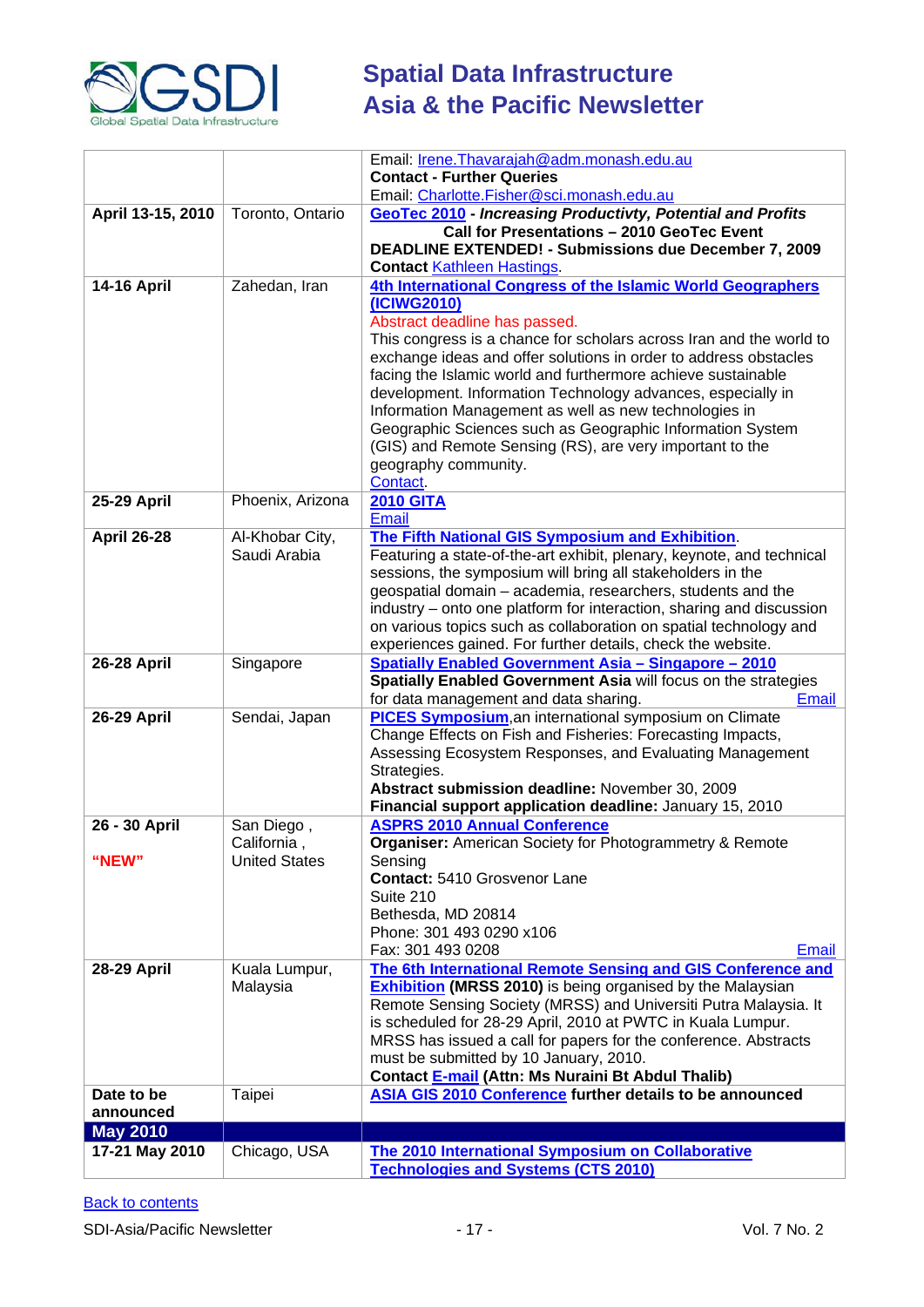

|                                |                  | <b>Contact</b> contact one of the Symposium's Co-Chairs:<br><b>Bill McQuay or Waleed W. Smari.</b>                                |
|--------------------------------|------------------|-----------------------------------------------------------------------------------------------------------------------------------|
|                                |                  |                                                                                                                                   |
|                                |                  | <b>Workshop on Sensor Web Enablement 2010 (SWE2010)</b>                                                                           |
|                                |                  | As part of The 2010 International Symposium on Collaborative                                                                      |
|                                |                  | <b>Technologies and Systems (CTS 2010)</b>                                                                                        |
|                                |                  | Abstract Submission Deadline: December 18, 2009                                                                                   |
|                                |                  | Paper Submission Deadline: January 8, 2010                                                                                        |
|                                |                  | Notification of Acceptance: February 7, 2010                                                                                      |
|                                |                  | Registration & Camera-Ready Paper Due: March 1, 2010<br>Note that the workshop paper submission deadline is different             |
|                                |                  | from that of the CTS 2010 main conference.                                                                                        |
| 20-21 May 2010                 | Taipei, Taiwan   | 7th Taipei International Digital Earth Symposium (TIDES) 2010                                                                     |
|                                |                  | Abstract deadline: December 31, 2009.                                                                                             |
|                                |                  | This year's theme is "Digital Earth for the New Generation Towards                                                                |
|                                |                  | a Green Earth", and topics are related to the fields of Earth                                                                     |
|                                |                  | Observation & Technology, Social Science & Education, and                                                                         |
|                                |                  | Environmental Change & Strategy.?The focus through these                                                                          |
|                                |                  | discussions is to upgrade Digital Earth education for the young<br>generation and attract more young people to become involved in |
|                                |                  | Digital Earth study, to help restore the balance now missing in our                                                               |
|                                |                  | relationship with the Earth.<br>Contact                                                                                           |
| 26-28 May                      | Hong Kong        | The 14th International Symposium on Spatial Data Handling                                                                         |
|                                |                  | Organisers are inviting abstracts related to the theme Theory,                                                                    |
|                                |                  | Modelling and Concepts in Geospatial Information Science. The                                                                     |
|                                |                  | event will explore topics such as digital cartography, data modelling                                                             |
|                                |                  | for social science and interoperability. The deadline for abstracts is                                                            |
|                                |                  | 31 August. Pdf flyer available at International Symposium                                                                         |
|                                |                  | Announcement                                                                                                                      |
|                                |                  |                                                                                                                                   |
| $27 - 28$ May                  | Bishkek,         | <b>Fourth Central Asia GIS Conference (GISCA 2010)</b>                                                                            |
|                                | Kyrgyz Republic  | Water: Life, Risk, Energy and Landuse<br>Contact: Dr. Akylbek Chymyrov<br>Tel:+996 (312) 545602                                   |
|                                |                  |                                                                                                                                   |
| <b>June 2010</b><br>$2 - June$ | New Delhi, India | <b>GeoIntelligence Asia</b>                                                                                                       |
| "NEW"                          |                  | Conference and Exhibition on Geospatial Technologies for Defence                                                                  |
|                                |                  | and Security                                                                                                                      |
|                                |                  |                                                                                                                                   |
| 9-11 June                      | Washington, DC   | The First International Conference on Computing for                                                                               |
|                                | <b>USA</b>       | <b>Geospatial (Com.GEO 2010)</b>                                                                                                  |
|                                |                  | <b>Important Submission Deadlines</b>                                                                                             |
|                                |                  | Full and Short Papers February 19, 2010,<br>Courses Proposal February 19, 2010                                                    |
|                                |                  | Tech Talks Abstract March 22, 2010,                                                                                               |
|                                |                  | Invited Sessions Proposal January 25, 2009                                                                                        |
|                                |                  | Workshops Proposal January 25, 2009                                                                                               |
| 9-11 June                      | Nottingham,      | The British Cartographic Society Annual Symposium 2010                                                                            |
|                                | United Kingdom   | 'Talking With Maps'                                                                                                               |
|                                |                  | The closing date for submissions is Friday 8th January 2010.                                                                      |
|                                |                  | Successful submissions will be notified by no later than Friday 22nd                                                              |
|                                |                  | January.                                                                                                                          |
|                                |                  | Proposed titles and abstracts of no more than 300 words should be<br>submitted to:                                                |
|                                |                  | Mr P Jones, Chair of Programme Committee, Defence Geographic                                                                      |
|                                |                  | Centre, Hotine 141, Elmwood Avenue, Feltham, Middx, TW13 7AH.                                                                     |
| 18-20 June 2010                | Beijing, China   | <b>18th International Conference on Geoinformatics</b>                                                                            |
| "NEW"                          |                  | (Geoinformatics 2010)<br>The conference theme is "GIScience in Change".                                                           |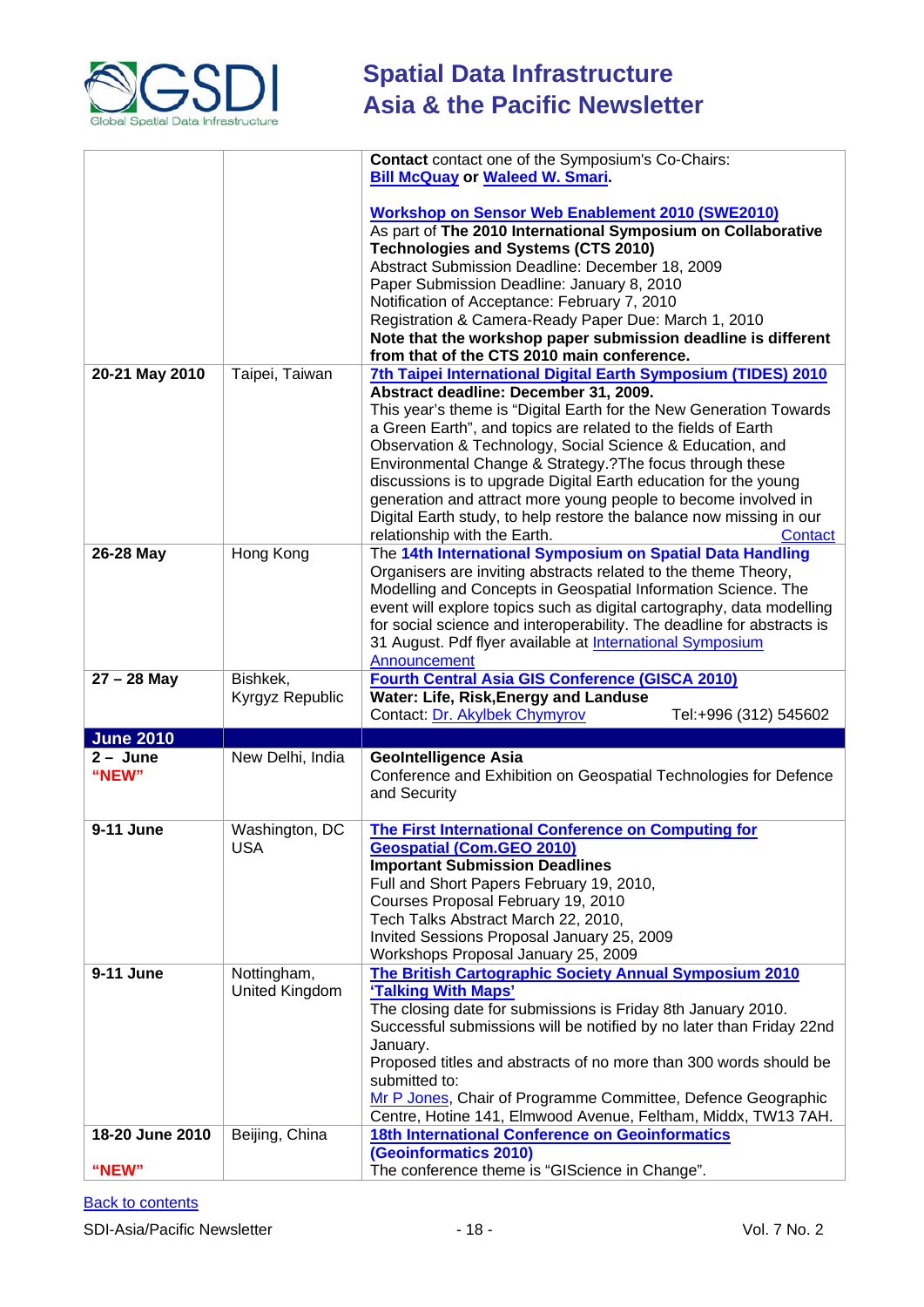

# **Spatial Data Infrastructure**<br>Asia & the Perific Mi **Asia & the Pacific Newsletter**

|                            |                                | <b>CALL for Papers: Abstract deadline: January 30, 2010.</b><br>CPGIS will organize student paper competition. The top quality<br>papers will be selected as CPGIS GeoInformatics' 2010 Best                                                                                                                                                                                                                                                                                                                                                                                                                                                                                                                                                                                                                                                                                                                                                                                     |
|----------------------------|--------------------------------|----------------------------------------------------------------------------------------------------------------------------------------------------------------------------------------------------------------------------------------------------------------------------------------------------------------------------------------------------------------------------------------------------------------------------------------------------------------------------------------------------------------------------------------------------------------------------------------------------------------------------------------------------------------------------------------------------------------------------------------------------------------------------------------------------------------------------------------------------------------------------------------------------------------------------------------------------------------------------------|
|                            |                                | Student Paper to receive plaque and cash award, and will be<br>invited to submit a revised version to a special journal issue.                                                                                                                                                                                                                                                                                                                                                                                                                                                                                                                                                                                                                                                                                                                                                                                                                                                   |
|                            |                                | Pre-conference workshop: Topological analysis of urban street<br>networks for better understanding of human mobility patterns                                                                                                                                                                                                                                                                                                                                                                                                                                                                                                                                                                                                                                                                                                                                                                                                                                                    |
| 21-22 June                 | Nottingham, UK                 | <b>The OSGIS Conference (Open Source GIS UK Conference)</b><br>As a highlighted event, the first gvSIG Day will be held at the                                                                                                                                                                                                                                                                                                                                                                                                                                                                                                                                                                                                                                                                                                                                                                                                                                                   |
| "NEW"                      |                                | Conference. The main activity of this day will be a wide workshop<br>during 8 hours the 21st June, where gvSIG Desktop and gvSIG<br>Mobile will be shown in-depth.<br>The entities that wish to contact with the gvSIG Association                                                                                                                                                                                                                                                                                                                                                                                                                                                                                                                                                                                                                                                                                                                                               |
|                            |                                | previously can do it from the form of the website [4], with the<br>objective of planning meetings for the gvSIG Day.                                                                                                                                                                                                                                                                                                                                                                                                                                                                                                                                                                                                                                                                                                                                                                                                                                                             |
| 21-24 June                 | Yogyakarta,<br>Indonesia       | 9th GISDECO Conference<br>Theme: Applying Remote Sensing and GIS in Disaster<br>Management<br>Abstract deadline: 15 January 2010.<br>The conference aims to encourage the use of geospatial<br>information in disaster and risk management as well as a basis<br>for spatial planning and regional development.<br>Contact: Dr. Richard Sliuzas, ITC<br>For practical matters: Dr. Projo Danoedoro, PUSPICS Faculty of                                                                                                                                                                                                                                                                                                                                                                                                                                                                                                                                                           |
| 28-30 June                 | London                         | Geography, Gadjah Mada University,<br><b>International Conference on Information Society (i-Society</b>                                                                                                                                                                                                                                                                                                                                                                                                                                                                                                                                                                                                                                                                                                                                                                                                                                                                          |
| "NEW"                      |                                | 2010)<br>Technically Co-Sponsored by IEEE UK/RI Computer Chapter                                                                                                                                                                                                                                                                                                                                                                                                                                                                                                                                                                                                                                                                                                                                                                                                                                                                                                                 |
|                            |                                |                                                                                                                                                                                                                                                                                                                                                                                                                                                                                                                                                                                                                                                                                                                                                                                                                                                                                                                                                                                  |
| <b>July 2010</b>           |                                |                                                                                                                                                                                                                                                                                                                                                                                                                                                                                                                                                                                                                                                                                                                                                                                                                                                                                                                                                                                  |
| $5 - 7$ July               | Vienna                         | 100 Years ISPRS: Call for Papers<br>Organisers of the ISPRS Commission VII Symposium (5-7 July<br>2010, Vienna) are inviting papers relating to the theme, 100 Years<br>ISPRS - Advancing Remote Sensing Science. They are particularly<br>seeking contributions that critically review major research areas in<br>remote sensing. The deadline for full-paper review is 28 November                                                                                                                                                                                                                                                                                                                                                                                                                                                                                                                                                                                             |
| 6-9 July<br>$12 - 16$ July | Salzburg, Austria<br>San Diego | 2009. The deadline for abstract-only review is 28 February 2010.<br>GI Forum 2010<br>The organisers of the GI Forum 2010 in Austria have issued a call<br>for papers for the conference, which will be held 6-9 July. The<br>conference theme is spatial assessment and analysis of<br>vulnerability. Workshops will be held prior to the conference on 6<br>July.<br>email<br><b>IMPORTANT DATES</b><br>Full papers for publication in the conference proceedings and oral<br>presentation February 1, 2010<br>Extended abstracts for discussion session February 1<br>Extended abstract for poster presentation June 7<br>Workshop presentation February 19<br><b>Registration deadlines</b><br>Early registration - until May 28, 2010<br>Online registration - until June 25<br>On-the-spot registration commences July 6<br>The GI Forum pass provides access to the <b>AGIT Symposium</b> and<br><b>AGIT Expo</b> as well.<br>30 <sup>th</sup> Annual ESRI User Conference |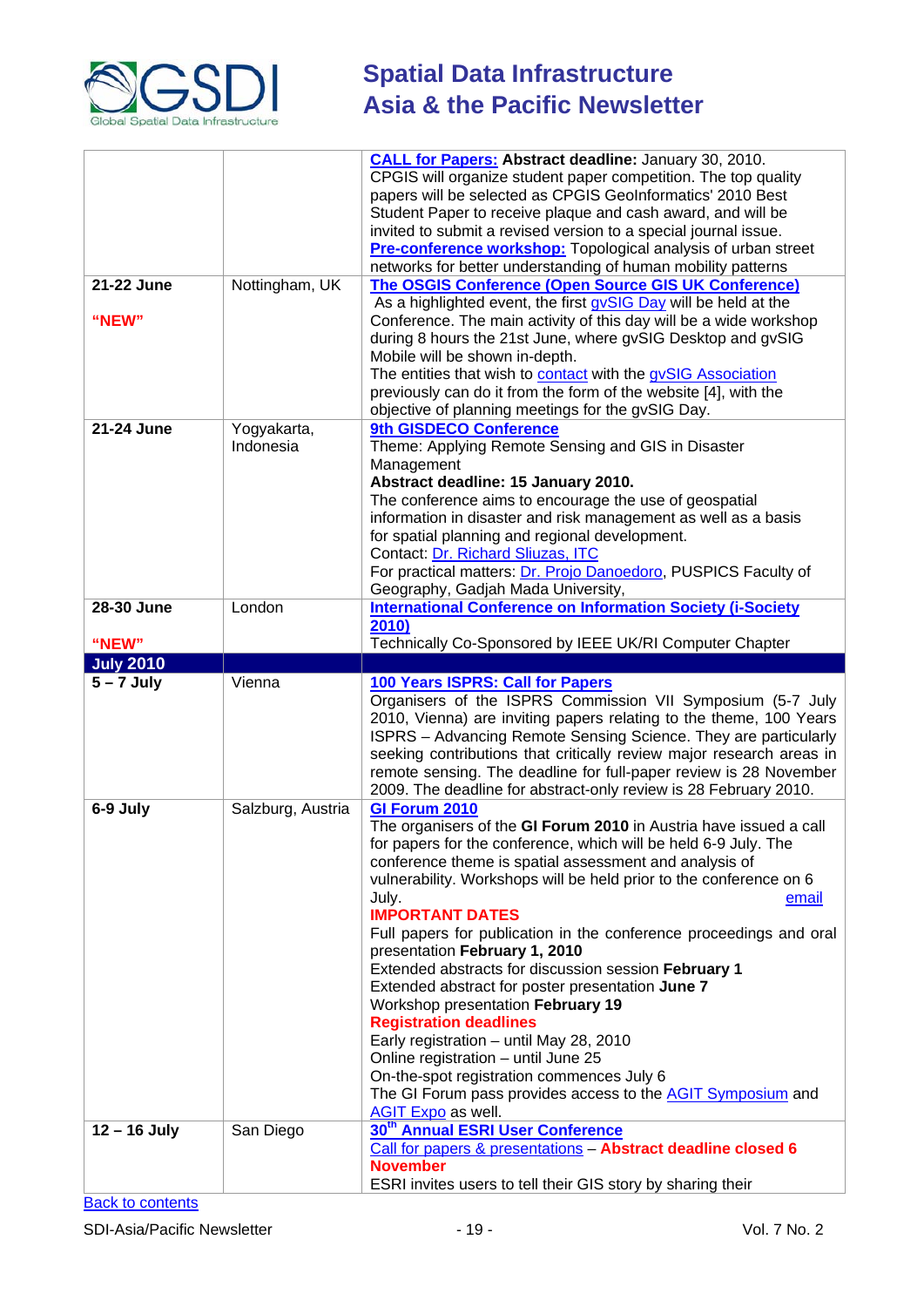

|                                      |                           | experiences with GIS and presenting during a moderated session<br>at the 2010 ESRI International User Conference (ESRI UC).                                                                                                                                                                                                                                                                                                                                                                                                                                                              |
|--------------------------------------|---------------------------|------------------------------------------------------------------------------------------------------------------------------------------------------------------------------------------------------------------------------------------------------------------------------------------------------------------------------------------------------------------------------------------------------------------------------------------------------------------------------------------------------------------------------------------------------------------------------------------|
| 26 - 28 July<br>"NEW"                | Kuala Lumpur,<br>Malaysia | <b>MapAsia 2010</b><br>Email                                                                                                                                                                                                                                                                                                                                                                                                                                                                                                                                                             |
| <b>September</b><br>2010             |                           |                                                                                                                                                                                                                                                                                                                                                                                                                                                                                                                                                                                          |
| 1-3 September                        | Paris                     | <b>PCV2010</b><br>PCV 2010 will be held in next year. It is an ISPRS selective<br>conference covering all the aspects of computer vision and image<br>analysis dealing with geographic data. PCV focuses on the<br>processing of images and 3D point clouds, acquired from satellites,<br>aircraft or from street level acquisition systems.<br>Important dates: 1 March, 2010: for peer reviewed papers;<br>1 April: abstracts of non peer-reviewed papers.<br>31 August is tutorial day. Conference dates are 1-3 September,<br>2010.<br><b>Website</b>                                |
| 6-9 September<br>"NEW"               | Barcelona, Spain          | <b>FOSS4G 2010</b><br>1 Feb 2010, Call for Abstracts opens<br>16 Feb 2010, Notification of acceptance for workshops/tutorials<br>22 Feb 2010, Registration for workshop and tutorials opens<br>1 May 2010, Abstract submission deadline<br>1 Jun 2010, Presenters notified of acceptance for talks<br>15 Jun 2010, Author/Early registration deadline<br>Aug 2010, Completed program available<br>6-7 Sep 2010, FOSS4G Workshops<br>7-9 Sep 2010, FOSS4G Presentations and Tutorials<br>10 Sep 2010, FOSS4G Code Sprint<br>Contact Conference Chair for further details (Lorenzo Becchi) |
| 22-6 September<br>"NEW:"             | Toyama, Japan             | Asia-Pacific Radio Science Conference 2010 (AP-RASC10)<br>Contact                                                                                                                                                                                                                                                                                                                                                                                                                                                                                                                        |
| October 2010                         |                           |                                                                                                                                                                                                                                                                                                                                                                                                                                                                                                                                                                                          |
| 18-22 October<br>"UPDATED"           | <b>Singapore</b>          | <b>GSDI 12 World Conference - Realising Spatially Enabled</b><br><b>Societies</b><br>In conjunction with the 16th PCGIAP Annual Meeting.<br><b>Call for Papers</b>                                                                                                                                                                                                                                                                                                                                                                                                                       |
|                                      |                           | <b>Abstract Deadline: 1 April 2010</b><br>Book Chapter Submission Deadline: 15 March 2010                                                                                                                                                                                                                                                                                                                                                                                                                                                                                                |
| <b>November</b><br>2010              |                           |                                                                                                                                                                                                                                                                                                                                                                                                                                                                                                                                                                                          |
| 31 October -<br>3 November<br>"NEW:" | Denver, Colorado          | <b>US - GSA Annual Meeting</b>                                                                                                                                                                                                                                                                                                                                                                                                                                                                                                                                                           |
| $8 - 11$<br><b>November</b>          | London                    | The 5th International Conference for Internet Technology and<br><b>Secured Transactions (ICITST-2010)</b><br>Technical Co-Sponsored by IEEE UK/RI Communications Chapter,<br>Contact<br><b>IMPORTANT DATES</b><br>Full Paper Submission: May 31, 2010?<br>Extended Abstract (Work in Progress) Submission: April 01, 2010<br>Proposal for Workshops and Tutorials: April 30, 2010?<br>Notification of Workshop and Tutorial Acceptance: March 15, 2010<br>Proposal for Industrial Presentation: April 30, 2010<br>Early Registration Deadline: January 01 to July 31, 2010               |
|                                      |                           | Late Registration Deadline: July 31 to November 08, 2010                                                                                                                                                                                                                                                                                                                                                                                                                                                                                                                                 |
| <b>December</b>                      |                           |                                                                                                                                                                                                                                                                                                                                                                                                                                                                                                                                                                                          |
| 2010<br>22 December                  | Kyoto, Japan              | Japan - Topic Maps Japan 2010                                                                                                                                                                                                                                                                                                                                                                                                                                                                                                                                                            |